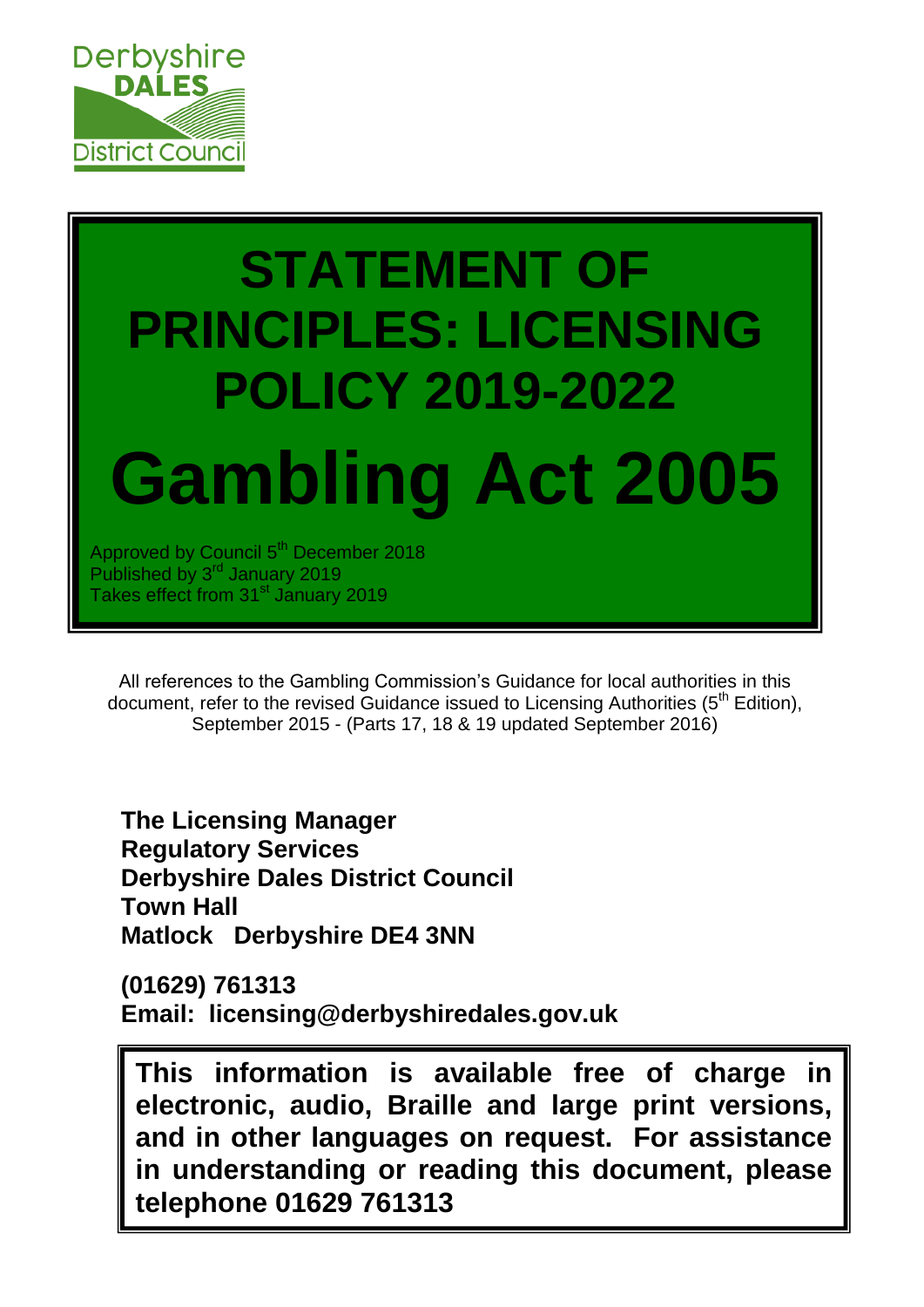| <b>PART A BACKGROUND</b>        |                                              |         |  |  |
|---------------------------------|----------------------------------------------|---------|--|--|
| 1                               | The Licensing Objectives                     | 3       |  |  |
| $\overline{2}$                  | Introduction                                 | $3 - 4$ |  |  |
| 3                               | <b>Declaration</b>                           | 4       |  |  |
| 4                               | <b>Responsible Authorities</b>               | 5       |  |  |
| 5                               | <b>Interested Parties</b>                    | $5 - 6$ |  |  |
| 6                               | <b>Exchange of Information</b>               | 6       |  |  |
| 7                               | Enforcement                                  | $6 - 7$ |  |  |
| 8                               | <b>Licensing Authority Functions</b>         | 7       |  |  |
| <b>PART B PREMISES LICENCES</b> |                                              |         |  |  |
| 1                               | <b>General Principles</b>                    | 8       |  |  |
|                                 | - Location                                   | 9       |  |  |
|                                 | - Duplication with other Regulatory Regimes  | 9       |  |  |
|                                 | - Licensing Objectives                       | 10      |  |  |
|                                 | - Local Risk Assessments                     | 11      |  |  |
|                                 | - Conditions                                 | 12      |  |  |
|                                 | - Door Supervisors                           | 13      |  |  |
| 2                               | <b>Adult Gaming Centres</b>                  | 13      |  |  |
| 3                               | <b>Licensed Family Entertainment Centres</b> | 14      |  |  |
| 4                               | Casinos                                      | 14      |  |  |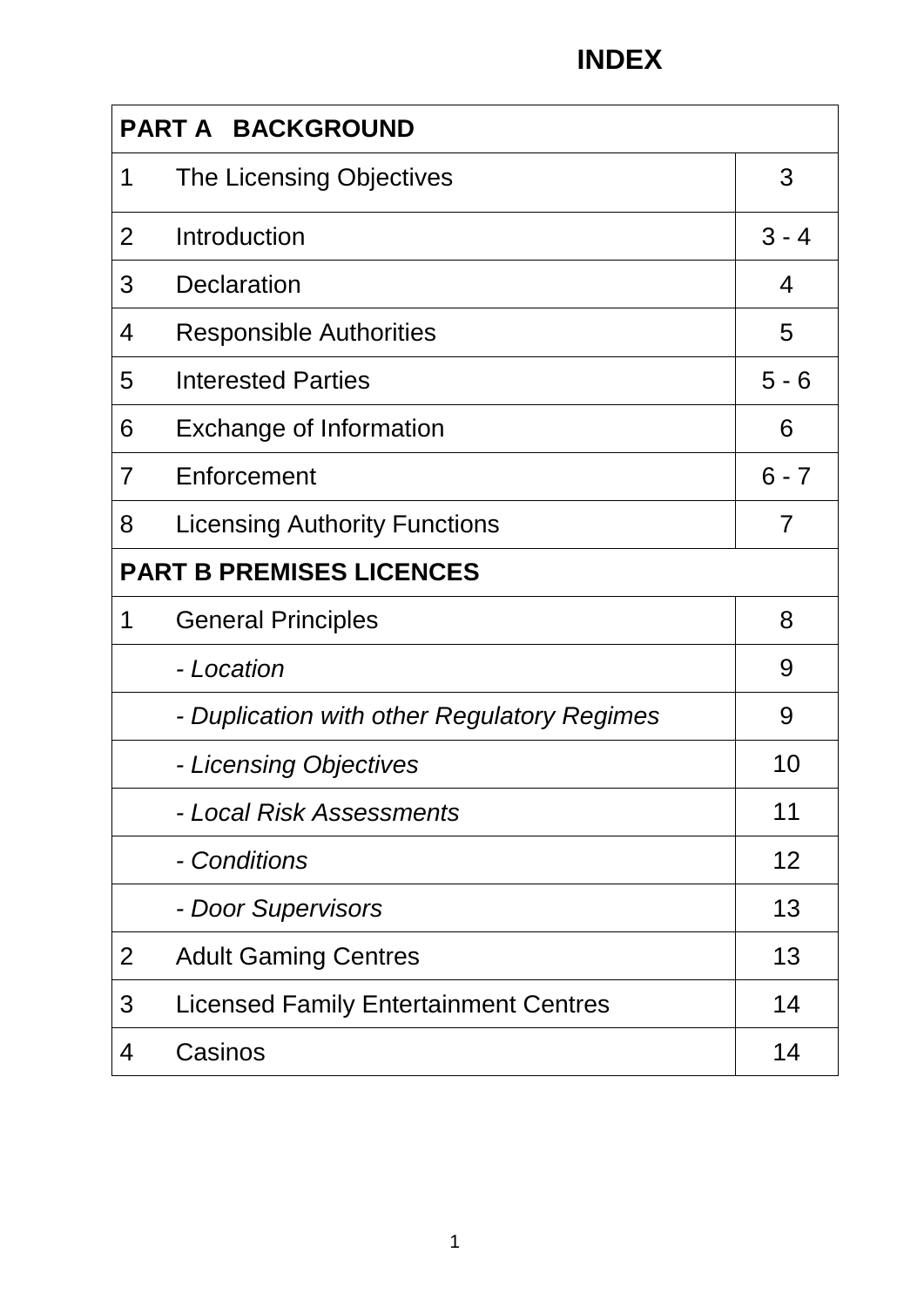| <b>PART B PREMISES LICENCES</b>                               |                                                                                            |           |  |  |  |
|---------------------------------------------------------------|--------------------------------------------------------------------------------------------|-----------|--|--|--|
| 5                                                             | <b>Bingo Premises</b>                                                                      |           |  |  |  |
| 6                                                             | <b>Betting Premises</b>                                                                    | 15        |  |  |  |
| $\overline{7}$                                                | <b>Tracks</b>                                                                              |           |  |  |  |
| 8                                                             | <b>Travelling Fairs</b>                                                                    |           |  |  |  |
| 9                                                             | <b>Provisional Statements</b>                                                              |           |  |  |  |
| 10                                                            | <b>Reviews</b>                                                                             | 18        |  |  |  |
| PART C PERMITS/TEMPORARY AND OCCASIONAL USE<br><b>NOTICES</b> |                                                                                            |           |  |  |  |
| 1                                                             | Unlicensed Family Entertainment Centre Gaming<br><b>Machine Permits</b>                    | $18 - 19$ |  |  |  |
| $\overline{2}$                                                | <b>Alcohol Licensed Premises Gaming Machine</b><br><b>Permits</b>                          |           |  |  |  |
| 3                                                             | <b>Prize Gaming Permits</b>                                                                |           |  |  |  |
| $\overline{4}$                                                | <b>Club Gaming and Club Machine Permits</b>                                                | $20 - 21$ |  |  |  |
| 5                                                             | <b>Temporary Use Notices</b>                                                               | 21        |  |  |  |
| 6                                                             | <b>Occasional Use Notices</b>                                                              | 21        |  |  |  |
| $\overline{7}$                                                | <b>Small Society Lotteries</b>                                                             | 22        |  |  |  |
| <b>ANNEXE 1 - Responsible Authorities Contact Details</b>     |                                                                                            |           |  |  |  |
|                                                               | ANNEXE 2 - Principles to determine whether a person<br>24<br>is an Interested Party        |           |  |  |  |
|                                                               | <b>ANNEXE 3 - Administration, Exercise and Delegation</b><br>$25 - 26$<br><b>Functions</b> |           |  |  |  |
|                                                               | <b>ANNEXE 4 - Licensing Authority - Contact Information</b><br>27                          |           |  |  |  |
|                                                               | <b>ANNEXE 5 - Policy Statement Consultees</b><br>27                                        |           |  |  |  |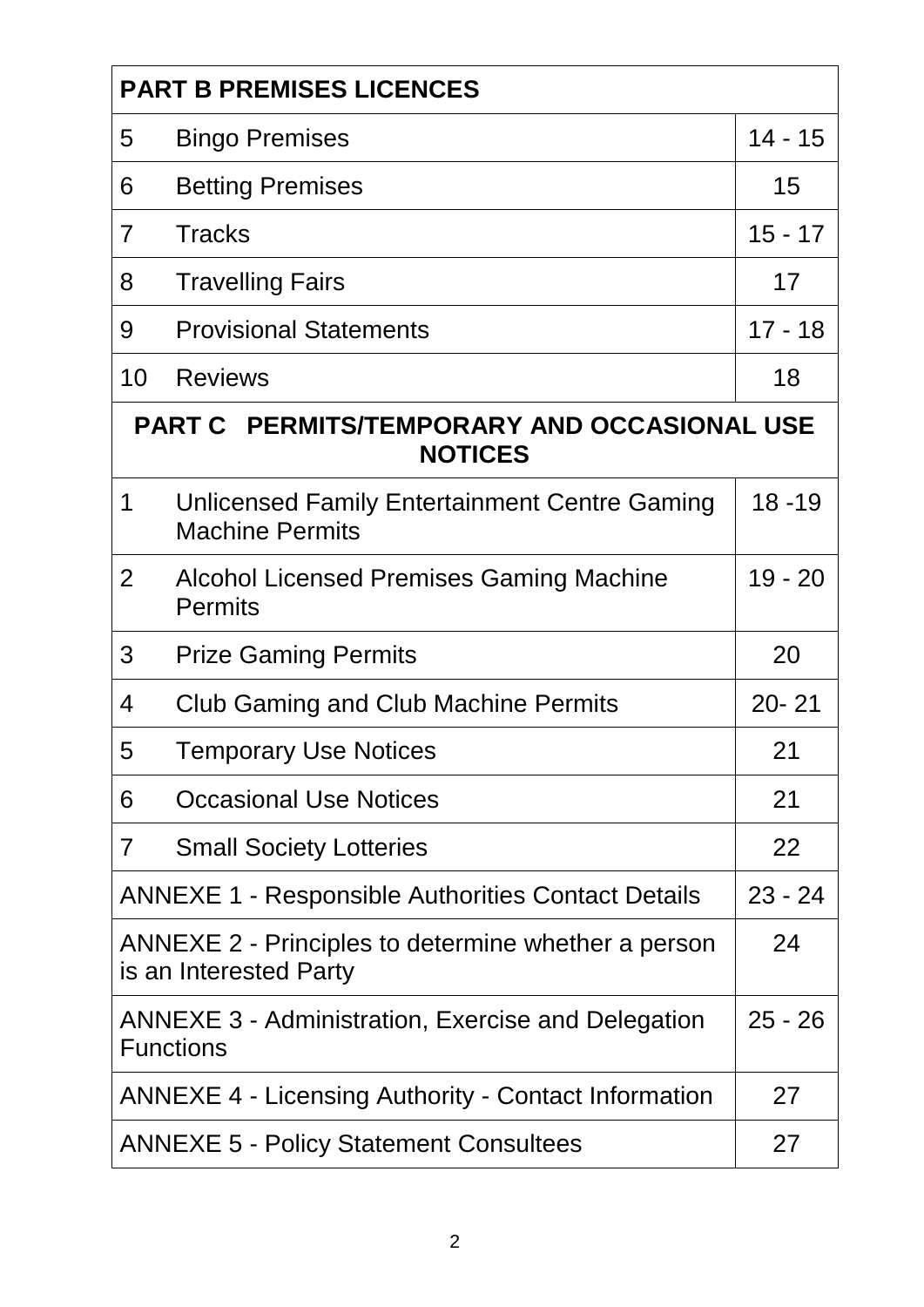# **PART A**

# **BACKGROUND**

#### **1 The Licensing Objectives**

- 1.1 The Licensing Authority will have regard to the licensing objectives as set out in Section 1 of the Gambling Act 2005 ("the 2005 Act"). The licensing objectives are:
	- Preventing gambling from being a source of crime or disorder, being associated with crime or disorder or being used to support crime.
	- Ensuring that gambling is conducted in a fair and open way.
	- Protecting children and other vulnerable persons from being harmed or exploited by gambling.

#### **2 Introduction**

- 2.1 The District of Derbyshire Dales District Council is an area of spectacular countryside approximately half of which lies within the Peak District National Park. The District is home to 71,000 people living in four main centres of population – Ashbourne, Bakewell, Matlock and Wirksworth - and 100 or so smaller towns and villages.
- 2.2 Some premises already licensed under the Licensing Act 2003 to sell alcohol and provide entertainment and late night refreshment, are also affected by the provisions of the Gambling Act 2005 - having Amusement with Prizes machines (AWPs). In addition these premises, the 2005 Act affects betting shops and tracks, family entertainment centres, bingo, casinos, adult gaming centres (arcades with high stake/prize machines) and travelling fairs. Also affected are operations not licensed generally for gambling purposes but could be used for certain types of gambling for limited periods – these will be covered by Temporary and Occasional Use Permits. For example, in Derbyshire Dales there is an annual point-to-point race meeting and a harness racing event.
- 2.3 Licensing authorities are required by the Gambling Act 2005 to publish a statement of principles which they propose to apply when exercising their functions. This statement has to be published at least every three years and can also be reviewed from "time to time" with any amended parts being re-consulted upon. The statement is then re-published. The Statement sets out the manner in which applications are considered. Each application will be considered on its individual merits.
- 2.4 Before determining this Statement of Principles Licensing Authorities are required to consult: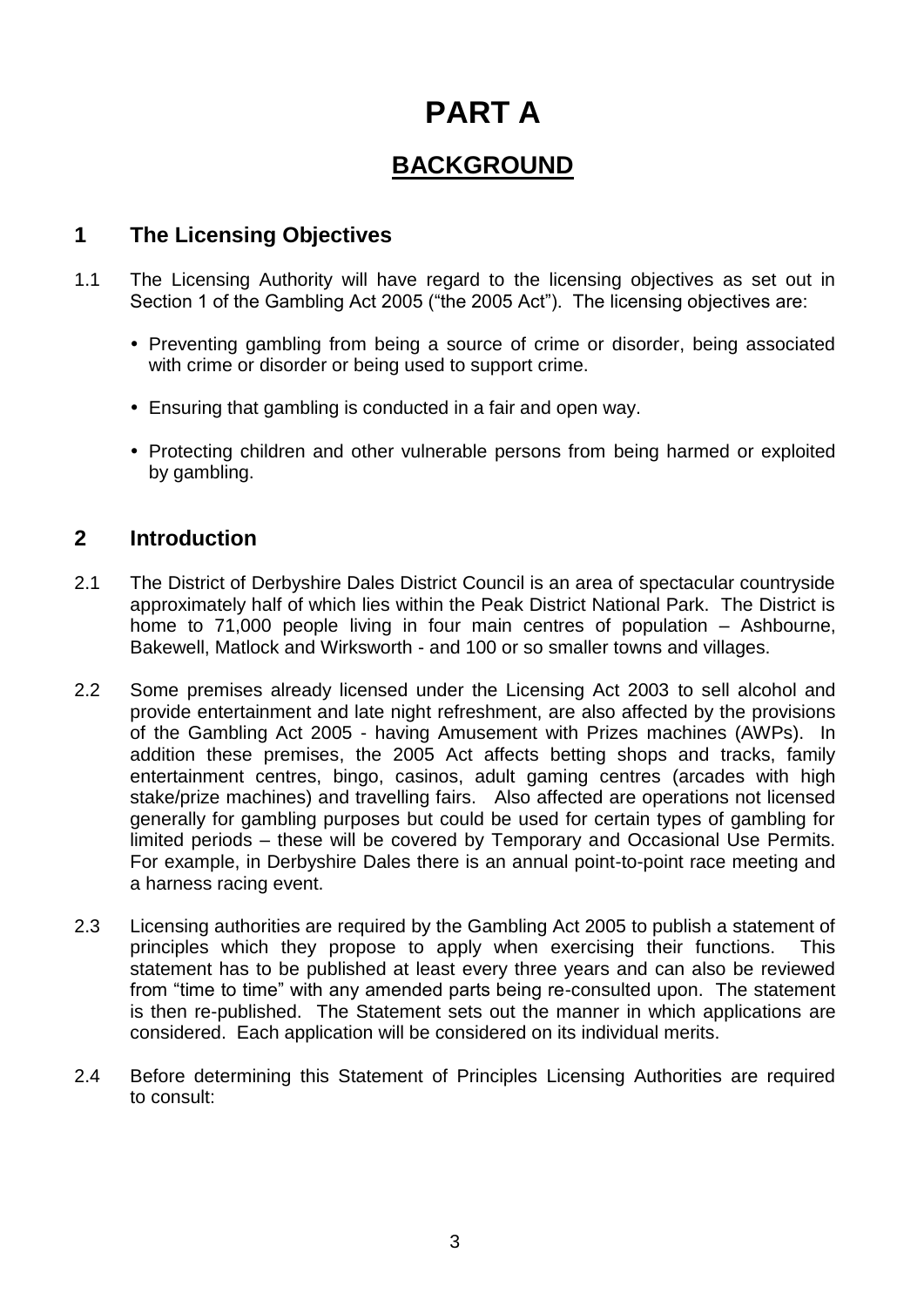- The Chief Officer of Police
- One or more persons who appear to the authority to represent the interests of persons carrying on gambling businesses in the authority's area.
- One or more persons who appear to the authority to represent the interests of persons who are likely to be affected by the exercise of the authority's functions under the Gambling Act 2005.
- 2.5 This Licensing Authority has consulted with:
	- Derbyshire Constabulary's Chief Officer of Police
	- Local Safeguarding Children Board (Derbyshire County Council)
	- Public Health (Derbyshire County Council)
	- Persons/Bodies Representative of Trade Associations
	- Persons/Bodies Representative of Residents Associations
	- Derbyshire Trading Standards Service
	- Elected Members of Derbyshire Dales District Council
	- Town and Parish Councils, and Parish Meetings

(For a list of bodies/organisations consulted see page 26 of Policy)

The original consultation in 2007 was carried out using the HM Government Code of Practice (July 2008) as guidance.

Details of comments made, and the consideration given to them by the Council is available on request from the Licensing Manager, Derbyshire Dales District Council, Town Hall, Matlock, Derbyshire, DE4 3NN.

The Policy was first approved at a meeting of the full Council on 14 December 2006, with further reviews in 2009, 2013, 2016 and 2019.

2.7 This Statement will not override the right of any person to make an application, make representations about an application or apply for a review of a licence, as each will be considered on its own merits and according to the statutory requirements of the Gambling Act 2005.

#### **3 Declaration**

3.1 In producing the Statement of Principles, this licensing authority declares that it has had regard to the licensing objectives of the Gambling Act 2005, the guidance issued by the Gambling Commission and any responses from those consulted on the **Statement**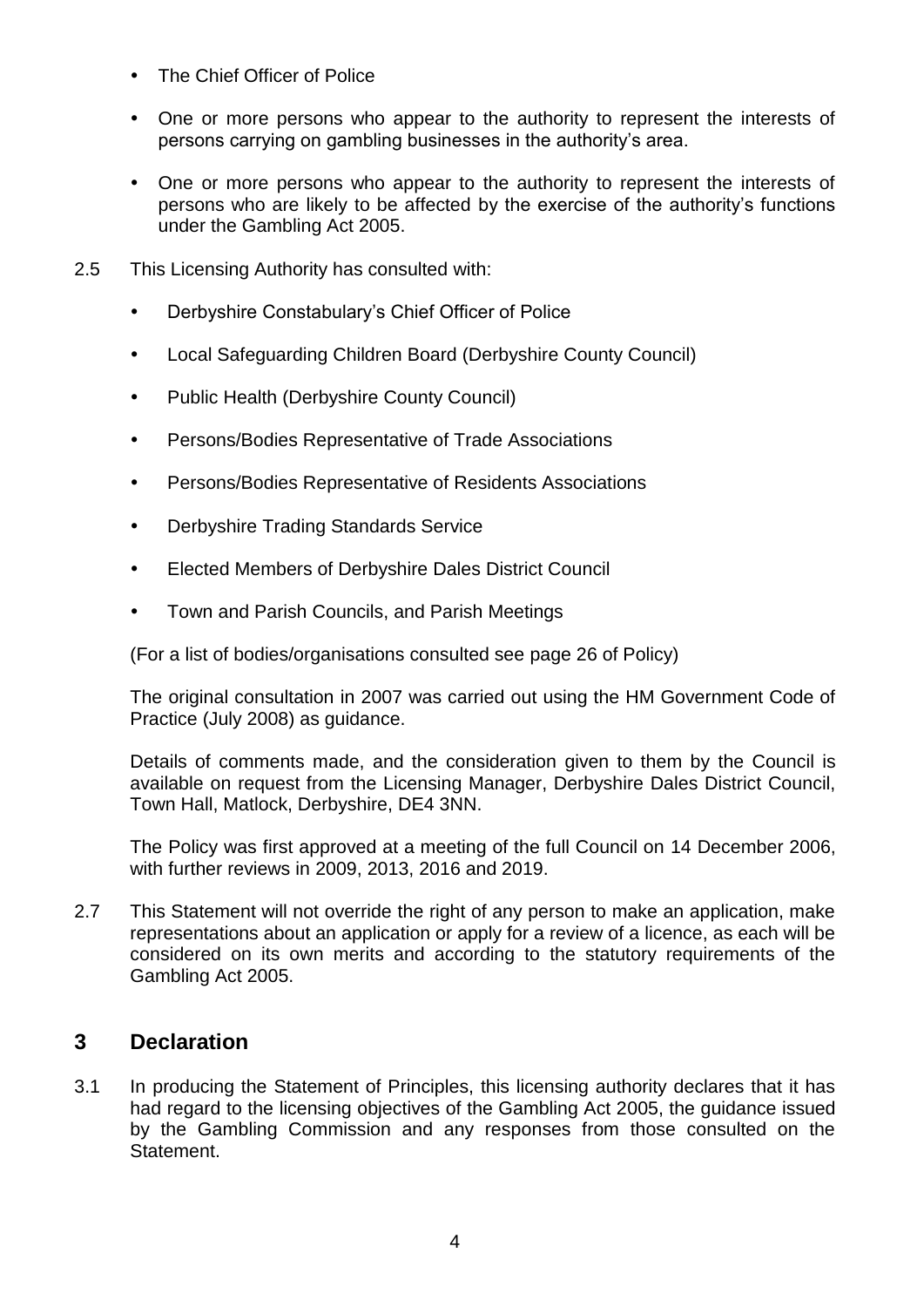#### **4 Responsible Authorities**

4.1 The licensing Authority is required by regulations to state the principles it will apply in exercising its powers under Section 157(h) of the Act to designate, in writing, a body which is competent to advise the authority about the protection of children from harm.

The principles are:

- the need for the body to be responsible for an area covering the whole of the licensing authority's area; and
- the need for the body to be answerable to democratically elected persons, rather than any particular vested interest group.

In accordance with the suggestion in the Gambling Commission's Guidance for local authorities, this authority designates the Derbyshire County Council's Local Safeguarding Children Board for this purpose.

4.2 The contact details of all the Responsible Authorities under the Gambling Act 2005 are detailed in Annexe 1, and are also available via the Council's website at www.derbyshiredales.gov.uk.

#### **5 Interested Parties**

5.1 Interested parties can make representations about licence applications or apply for a review of an existing licence. These parties are defined in the Gambling Act 2005 as follows:

"For the purposes of this Part a person is an interested party in relation to an application for or in respect of a premises licence if, in the opinion of the licensing authority which issues the licence or to which the application is made, the person -

- (a) lives sufficiently close to the premises to be likely to be affected by the authorised activities;
- (b) has business interests that might be affected by the authorised activities; or
- (c) represents persons who satisfy paragraph (a) or (b)".
- 5.2 The licensing authority is required by the Guidance to state the principles it will apply in exercising its powers under the Gambling Act 2005 to determine whether a person is an interested party.

The principles are contained in Annexe 2.

- 5.3 The Gambling Commission recommends that the licensing authority states that interested parties includes trade associations, trade unions, residents' and tenants' associations. This authority will not however generally view these bodies as interested parties unless they have a member who can be classed as an interested person under the terms of the Gambling Act 2005 – ie someone who lives sufficiently close to the premises to be likely to be affected by the activities being applied for.
- 5.4 Interested parties can be persons who are democratically elected such as councillors and Members of Parliament. No specific evidence of being asked to represent an interested person will be required as long as the councillor/MP represents the ward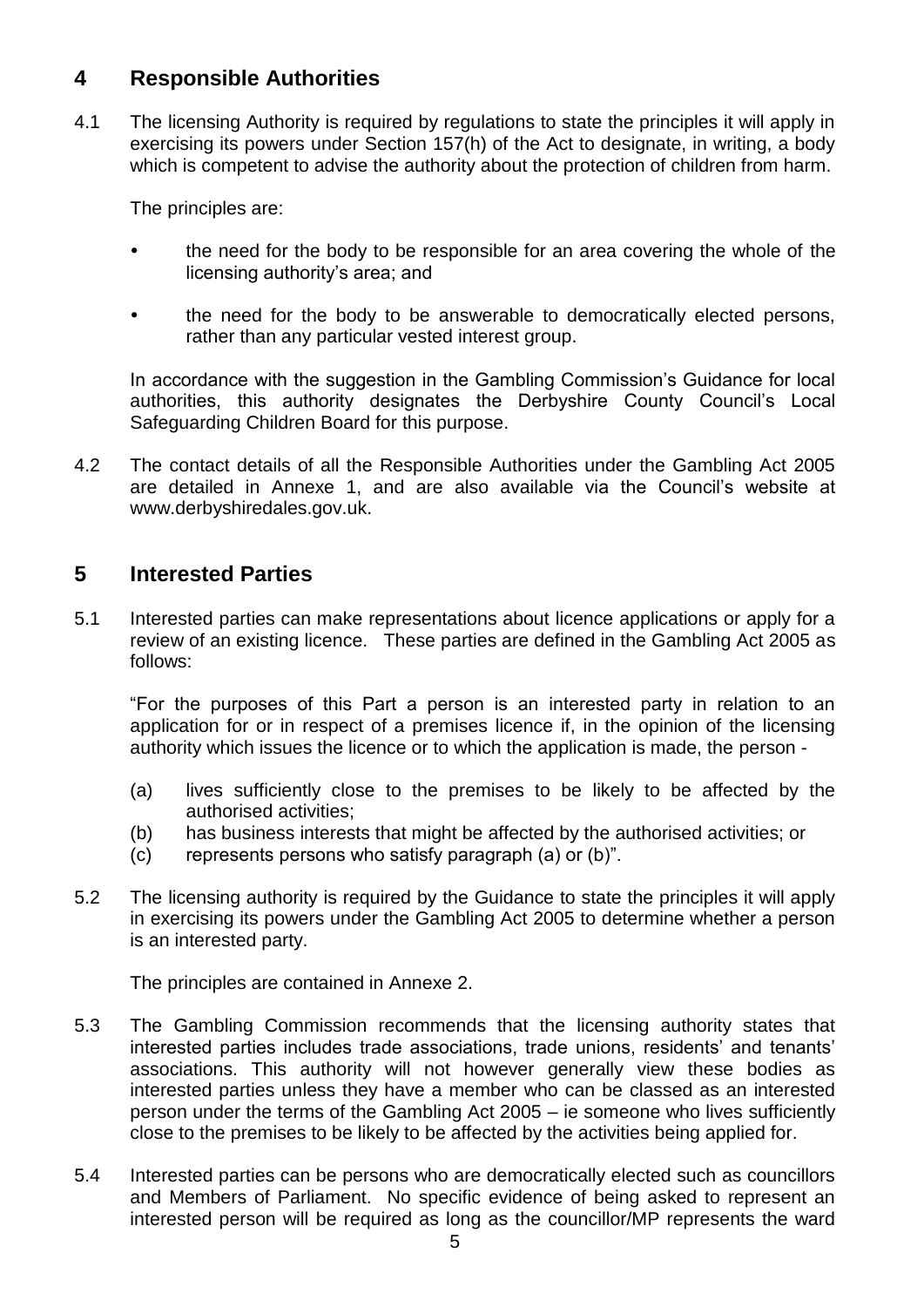likely to be affected. Likewise, parish councils likely to be affected will be considered to be interested parties. Other than these, however, this authority will generally require written evidence that a person/body (eg advocate/relative) 'represents' someone who either lives sufficiently close to the premises to be likely to be affected by the authorised activities, and/or has business interests that might be affected by the authorised activities. A letter from one of these persons, requesting the representation is sufficient.

5.5 An individual wishing to approach councillors to ask him/her to represent his/her views should ensure that the councillor(s) is/are not part of the Licensing Sub-Committee dealing with the licence application. Information in respect of Members of the Licensing & Appeals Sub-Committees is available from the Council's Democratic Services Team – 01629 761300.

#### **6 Exchange of Information**

- 6.1 Licensing authorities are required to include in their Statements, the principles to be applied by the authority in exercising the functions under sections 29 and 30 of the Act with respect to the exchange of information between it and the Gambling Commission, and the functions under section 350 of the Act with respect to the exchange of information between it and the other persons listed in Schedule 6 to the Act.
- 6.2 The principle that this licensing authority applies is that it will act in accordance with the provisions of the Gambling Act 2005 in its exchange of information taking into account the provisions of the Data Protection Act 1998. The licensing authority will also have regard to any Guidance issued by the Gambling Commission to local authorities on this matter, as well as any relevant regulations issued by the Secretary of State under the powers provided in the Gambling Act 2005.
- 6.3 Protocols exist for exchanging information with other statutory organisations, and information will only be shared in accordance with the protocols.

#### **7 Enforcement**

- 7.1 In exercising the functions under Part 15 and section 346 of the Gambling Act 2005, respectively, this licensing authority will inspect premises and take any enforcement action in respect of offences specified in accordance with its Corporate Enforcement Policy, the Gambling Commission's Guidance, the Regulators' Compliance Code and the principles of the Legislative and Regulatory Reform Act 2006.
- 7.2 The main enforcement role of the licensing authority will be to ensure compliance with the premises licence and other permissions which it authorises.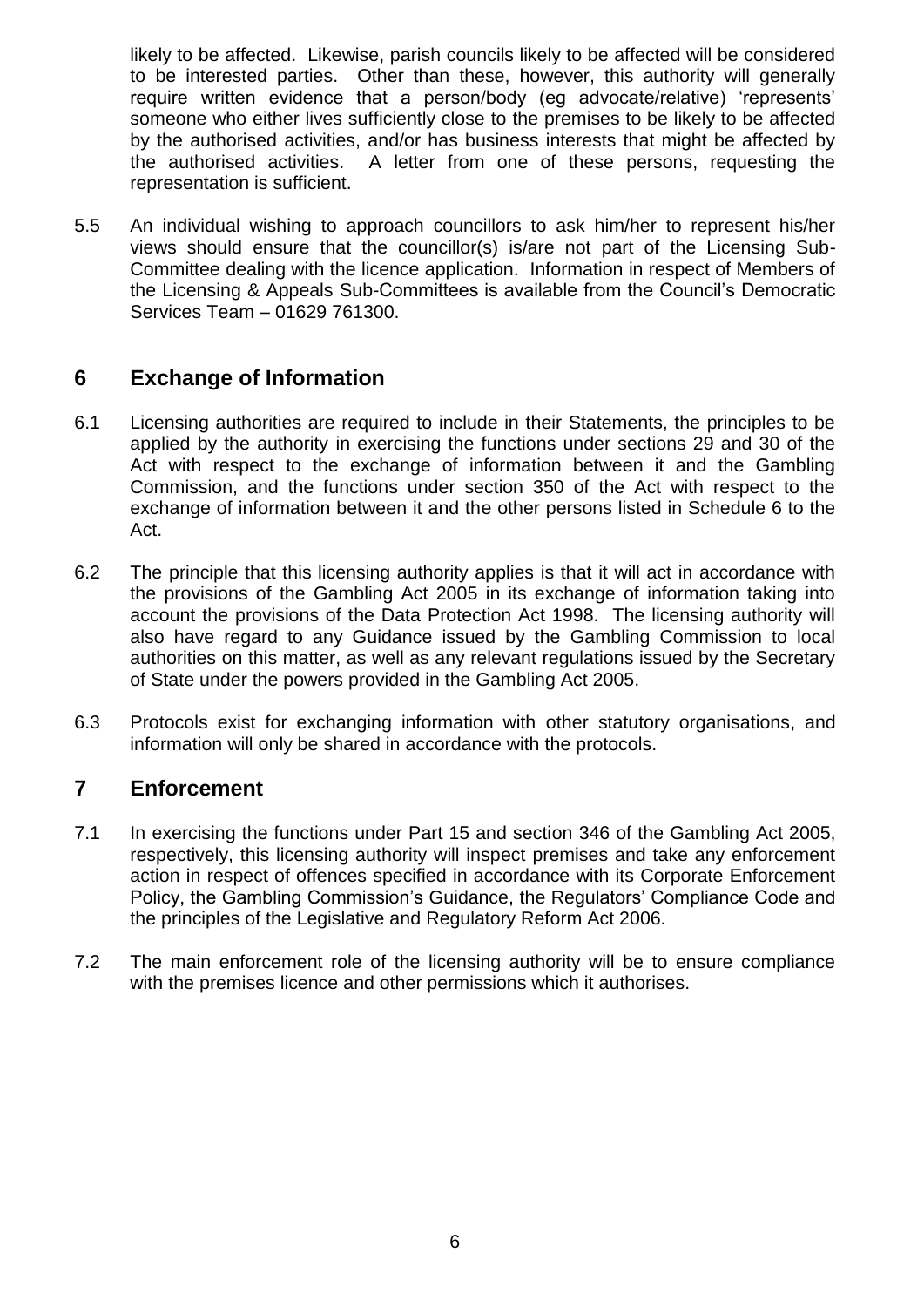7.3 This licensing authority's principles are that:

It will be guided by the Gambling Commission's Guidance to licensing authorities and will endeavour to be:

- o Proportionate: regulators should only intervene when necessary; remedies should be appropriate to the risk posed, and costs identified and minimised;
- o Accountable: regulators must be able to justify decisions and be subject to public scrutiny;
- o Consistent: rules and standards must be joined up and implemented fairly;
- o Transparent: regulators should be open, and keep regulations simple and user friendly; and
- o Targeted: regulation should be focused on the problem, and minimise side effects.

In accordance with the Gambling Commission's Guidance, it will also endeavour to avoid duplication with other regulatory regimes so far as is possible.

7.4 The Gambling Commission is the enforcement body for the operating and personal licences. Concerns about manufacture, supply or repair of gaming machines are not be dealt with by the licensing authority but should be notified to the Gambling Commission.

#### **8 Licensing Authority Functions**

- 8.1 The 2005 Act requires this licensing authority to:
	- Be responsible for the licensing of premises where gambling activities are to take place by issuing Premises Licences.
	- Issue Provisional Statements.
	- Regulate Members' Clubs and Miners' Welfare Institutes (if applicable) that wish to undertake certain gaming activities via issuing Club Gaming Permits and/or Club Machine Permits.
	- Issue Club Machine Permits to Commercial Clubs.
	- Grant permits for the use of certain lower stake gaming machines at unlicensed Family Entertainment Centres.
	- Receive notifications from alcohol-licensed premises, under the Licensing Act 2003, for the use of two or fewer gaming machines.
	- Issue Licensed Premises Gaming Machine Permits for premises licensed to sell/supply alcohol for consumption on the licensed premises, under the Licensing Act 2003, where there are more than two machines.
	- Register small society lotteries below prescribed thresholds.
	- Issue Prize Gaming Permits.
	- Receive and Endorse Temporary Use Notices.
	- Receive Occasional Use Notices.
	- Provide information to the Gambling Commission regarding details of licenses issued.
	- Maintain registers of the permits and licences that are issued under these functions.
- 8.2 Licensing authorities are not involved in licensing remote gambling. This regulatory responsibility lies with the Gambling Commission via operating licences.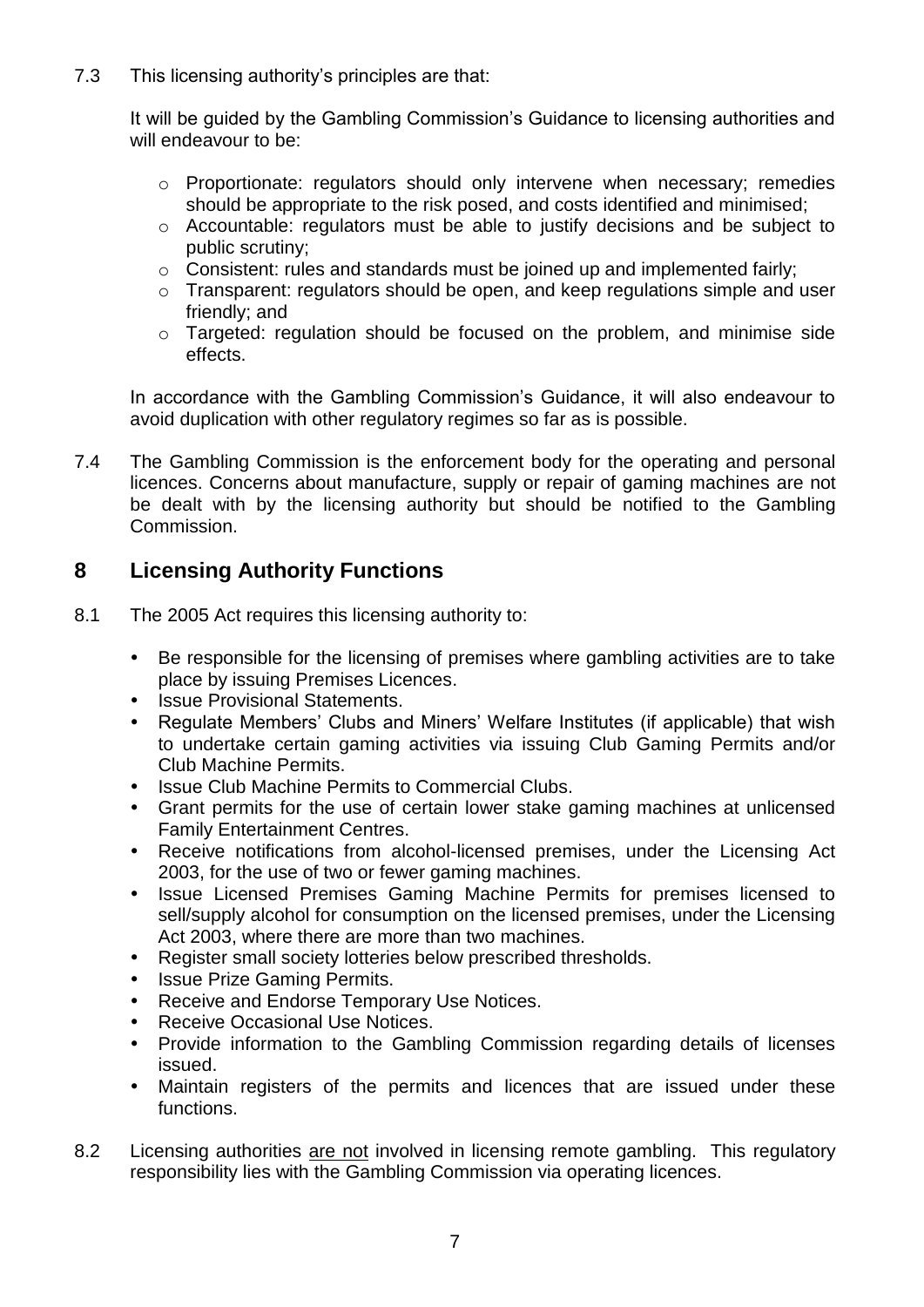# **PART B**

# **PREMISES LICENCES**

#### **1 General Principles**

- 1.1 Premises licences are subject to the requirements set out in the Gambling Act 2005 and regulations, as well as specific mandatory and default conditions detailed in regulations issued by the Secretary of State. Licensing authorities are able to exclude default conditions and also attach others, where it is believed to be appropriate.
- 1.2 This licensing authority is aware that in making decisions about premises licences it should aim to permit the use of premises for gambling in so far as it thinks it is:
	- in accordance with any relevant code of practice issued by the Gambling Commission;
	- in accordance with any relevant guidance issued by the Gambling Commission;
	- reasonably consistent with the licensing objectives; and
	- in accordance with the authority's Statement of Principles.

The Gambling Commission has advised that "moral objections to gambling are not a valid reason to reject applications for premises licences", and that unmet demand is not a criterion for a licensing authority.

1.3 Premises is defined in the Act as "any place". Different premises licences cannot apply in respect of a single premises at different times. However, it is possible for a single building to be subject to more than one premises licence provided that they are for different parts of the building, and the different parts of the building can properly be regarded as being separate premises.

The Gambling Commission states in the fourth edition of its Guidance to Licensing Authorities (issued in September 2012) that:

"In most cases the expectation is that a single building /plot will be the subject of an application for a licence, for example, 32 High Street. But, that does not mean 32 High Street cannot be the subject of separate premises licences for the basement and the ground floor, if they are configured acceptably. Whether different parts of a building can properly be regarded as separate premises will depend on circumstances. The location of the premises will clearly be an important consideration and the suitability of the division is likely to be a matter for discussion between the operator and the licensing officer. However, the Commission does not consider that areas of a building that are artificially or temporarily separated, for example by ropes, or moveable partitions, can properly be regarded as different premises".

1.4 This licensing authority takes particular note of the Gambling Commission's Guidance for local authorities in respect of access to gambling by children and young people, which states that.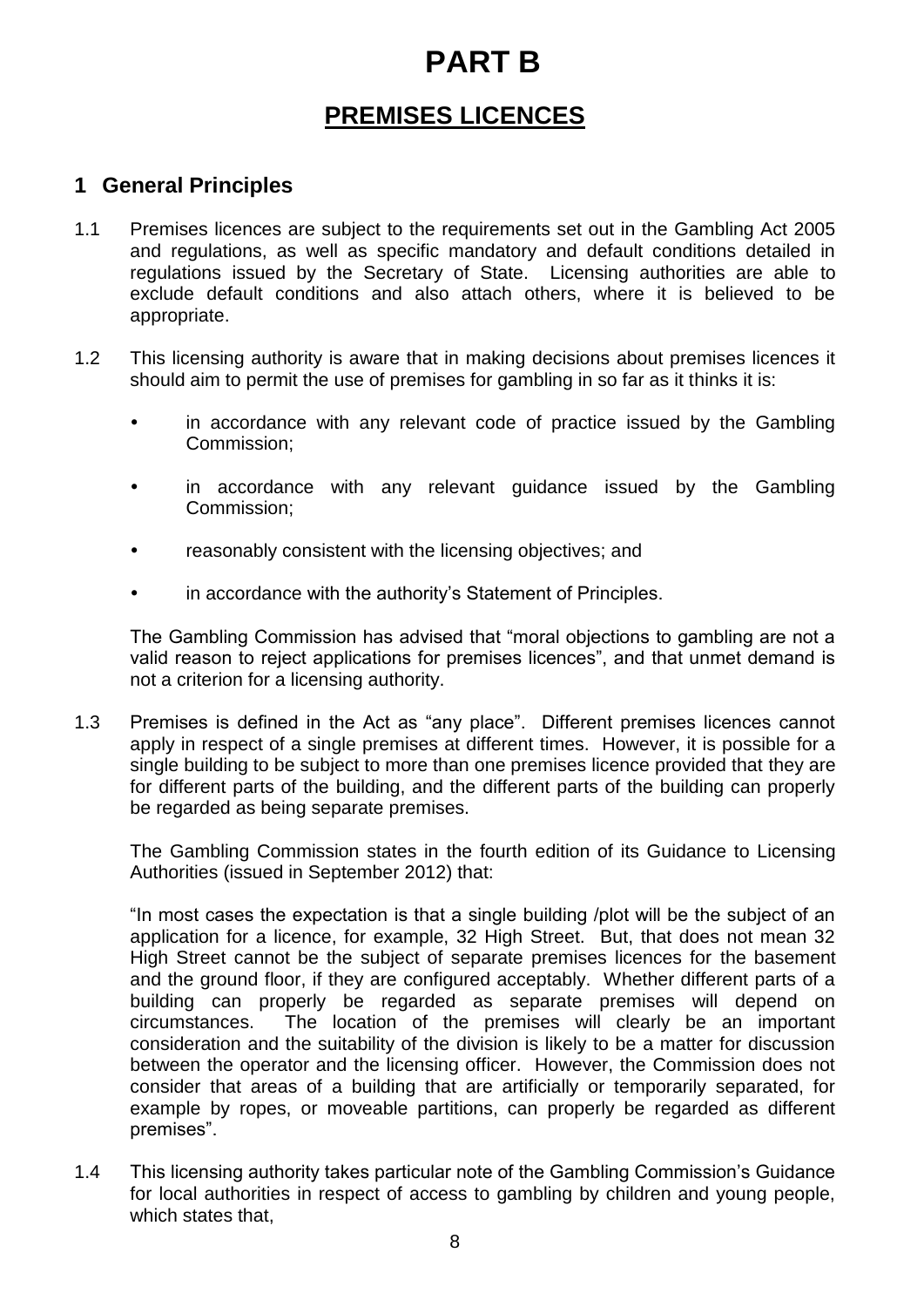"Licensing authorities should pay particular attention to applications where access to the licensed premises is through other premises (which themselves may be licensed or unlicensed). Clearly, there will be specific issues that authorities should consider before granting such applications, for example whether children can gain access; compatibility of the two establishments; and ability to comply with the requirements of the Act. But in addition, an overriding consideration should be whether, taken as a whole, the co-location of the licensed premises with other facilities has the effect of creating an arrangement that otherwise would, or should, be prohibited under the Act", and

"Licensing authorities should take particular care in considering applications for multiple licences for a building and those relating to a discrete part of a building used for other (non-gambling purposes). In particular they should be aware that entrances and exits from parts of a building covered by one or more licences should be separate and identifiable so that the separation of different premises is not compromised and that people do not 'drift' into a gambling area". In this context it should normally be possible to access the premises without going through another licensed premises or premises with a permit.

The Guidance also gives a list of factors which the licensing authority should be aware of, which may include:

- o Do the premises have separate registrations for business rates?
- o Is the premises' neighbouring premises owned by the same person or someone else?
- o Can each of the premises be accessed from the street or a public passageway?
- o Can the premises only be accessed from any other gambling premises?

This licensing authority will consider these and any other relevant factors in making its decision, depending on all the circumstances of the case.

- 1.5 **Location** This licensing authority is aware that demand issues cannot be considered with regard to the location of premises, but that considerations in terms of the licensing objectives can be. This licensing authority will pay particular attention to the protection of children and vulnerable persons from being harmed or exploited by gambling, as well as issues of crime and disorder.
- 1.6 **Duplication with other regulatory regimes** This licensing authority will seek to avoid any duplication with other statutory/regulatory systems where possible, including planning. This authority will not consider whether a licence application is likely to be awarded planning permission or building regulations approval, in its consideration of it. However, it will listen to, and consider carefully, any concerns about conditions which are not able to be met by licensees due to planning restrictions, should such a situation arise.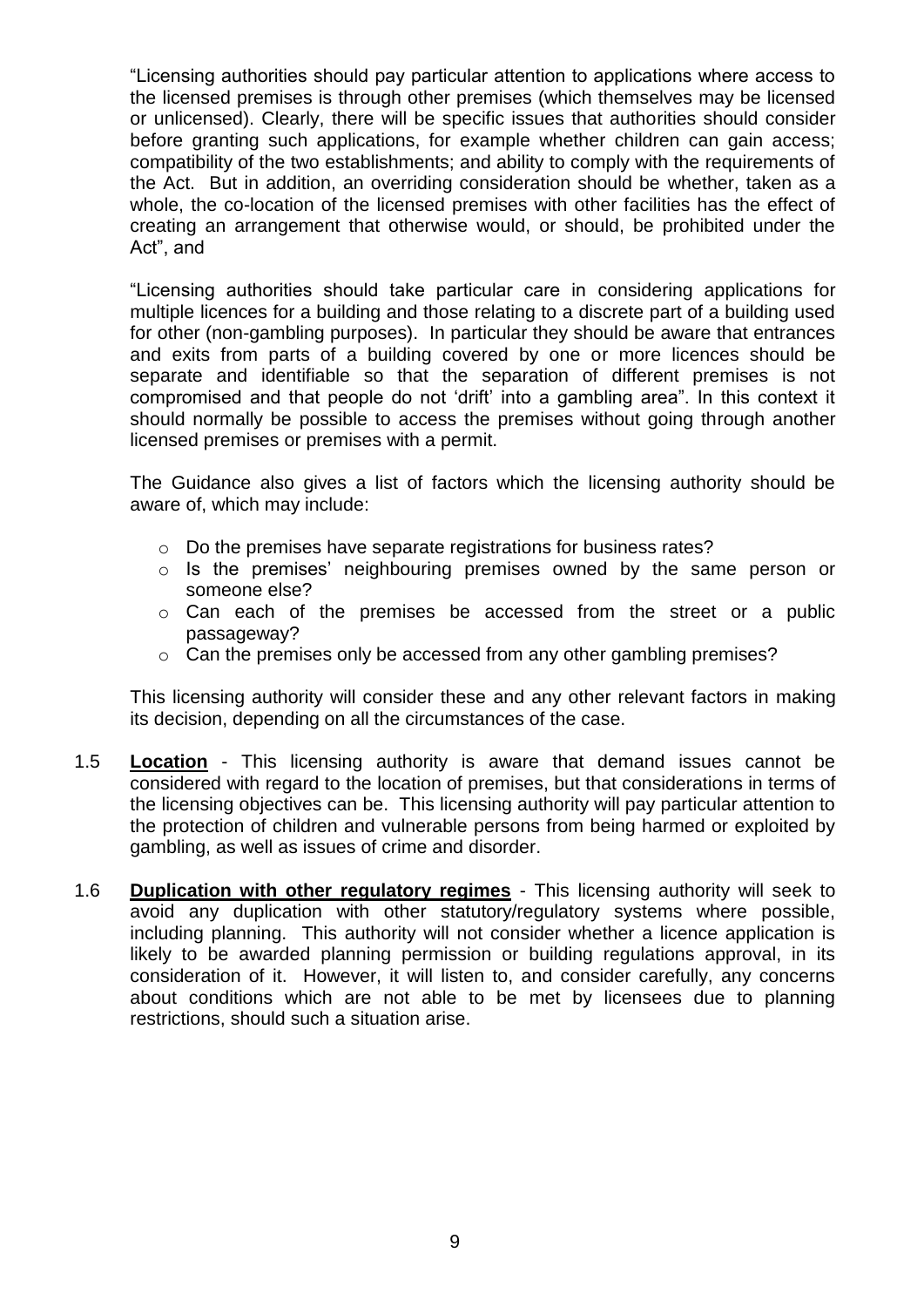1.7 **Licensing Objectives** - Premises licences granted must be reasonably consistent with the licensing objectives:

#### **preventing gambling from being a source of crime or disorder, being associated with crime or disorder or being used to support crime;**

1.7.1 This licensing authority is aware that the Gambling Commission will be taking a leading role in preventing gambling being a source of crime. Where an area has known high levels of crime this authority will consider whether gambling premises are suitable to be located there and whether conditions may be suitable such as the provision of door supervisors. This licensing authority is aware of the distinction between disorder and nuisance, and will consider factors such as whether police assistance was required and the extent to which the behaviour was threatening, so as to make that distinction. Issues of nuisance cannot be addressed by the Gambling Act provisions.

#### **Ensuring that gambling is conducted in a fair and open way;**

1.7.2 This licensing authority has noted that the Gambling Commission has stated that it would, generally, not expect licensing authorities to become concerned with ensuring that gambling is conducted in a fair and open way as this will be addressed via operating and personal licences. (Tracks are dealt with differently – see pages 15/16).

#### **Protecting children and other vulnerable persons from being harmed or exploited by gambling.**

- 1.7.3 This licensing authority acknowledges the Commission's Guidance, that this objective means preventing children from taking part in gambling as well as restriction of advertising so that gambling products are not aimed at, or are, particularly attractive to children.
- 1.7.4 Consideration will be given as to whether specific measures should be required at particular premises – these could include, supervision of entrances, machines, segregation of areas etc.
- 1.7.5 In the absence of a practical definition of 'vulnerable persons' the licensing authority acknowledges that for regulatory purposes the Commission assumes, "…that this group includes people who gamble more than they want to; people who gamble beyond their means; and people who may not be able to make informed or balanced decisions about gambling due to a mental impairment, alcohol or drugs."
- 1.7.6 The licensing authority will consider this licensing objective on a case-by-case basis.
- 1.7.7 The licensing authority will pay particular attention to any Codes of Practice which the Gambling Commission issues as regards the licensing objective, protecting children and other vulnerable persons from being harmed or exploited by gambling, in relation to specific premises such as casinos.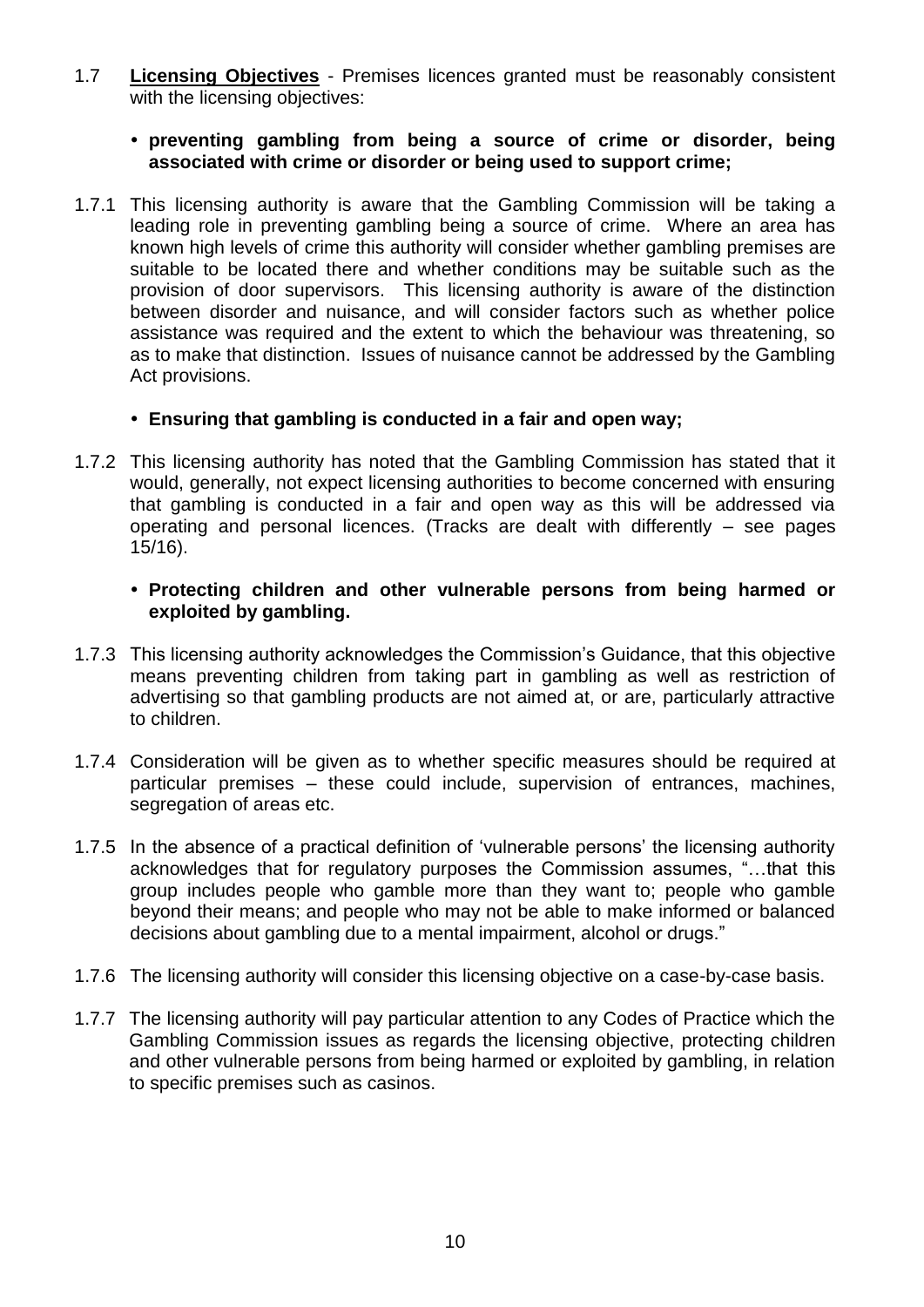It is understood that a Code for casinos must:

- specify steps that the premises licence holder must take to ensure that children and young persons (that is those under the age of 18) do not enter casino premises, or in the case of the regional casino, do not enter the gambling area;
- amongst those specified steps, ensure that each entrance to the casino or gambling area is supervised by at least one person ("the supervisor") who is responsible for compliance with the code of practice; and
- require that, unless the supervisor is certain that a person seeking admittance is an adult, evidence of age must be required of all those seeking to enter the casino or gambling area.
- 1.8 **Local Risk Assessments** from 6 April 2016 a new requirement was introduced requiring licensed operators of certain gambling establishments to undertake local risk assessments.
- 1.8.1 This requirement was formalised in the Gambling Commission's Licence Conditions and Codes of Practice (LCCP) which were revised and published in February 2015 and updated in January 2018 to take effect from  $4<sup>th</sup>$  April 2018.
- 1.8.2 Local risk assessments apply to all non-remote casino, adult gaming centre, bingo, family entertainment centre, betting and remote betting intermediary (trading room only) licences, except non-remote general betting (limited) and betting intermediary licences.
- 1.8.3 Licensees are required to assess the local risks to the licensing objectives posed by the provision of gambling facilities at each of their premises, and have policies, procedures and control measures to mitigate those risks. In undertaking their risk assessments, they must take into account relevant matters identified in this policy statement.
- 1.8.4 Licensees are required to undertake a local risk assessment:
	- a) when applying for a new premises licence:
	- b) to take account of significant changes in local circumstances, including those identified in a licensing authority's statement of licensing policy;
	- c) when there are significant changes at a licensee's premises that may affect mitigation of local risks; and
	- d) when applying for a variation of a premises licence.
- 1.8.5 The risk assessment must be reviewed as necessary.
- 1.8.6 The new social responsibility provision is supplemented by an ordinary code provision recommending as good practice that:
	- a) licensees should share their risk assessment with licensing authorities when applying for a premises licence; or
	- b) applying for a variation to an existing licensed premises;
	- c) or at the request of the licensing authority.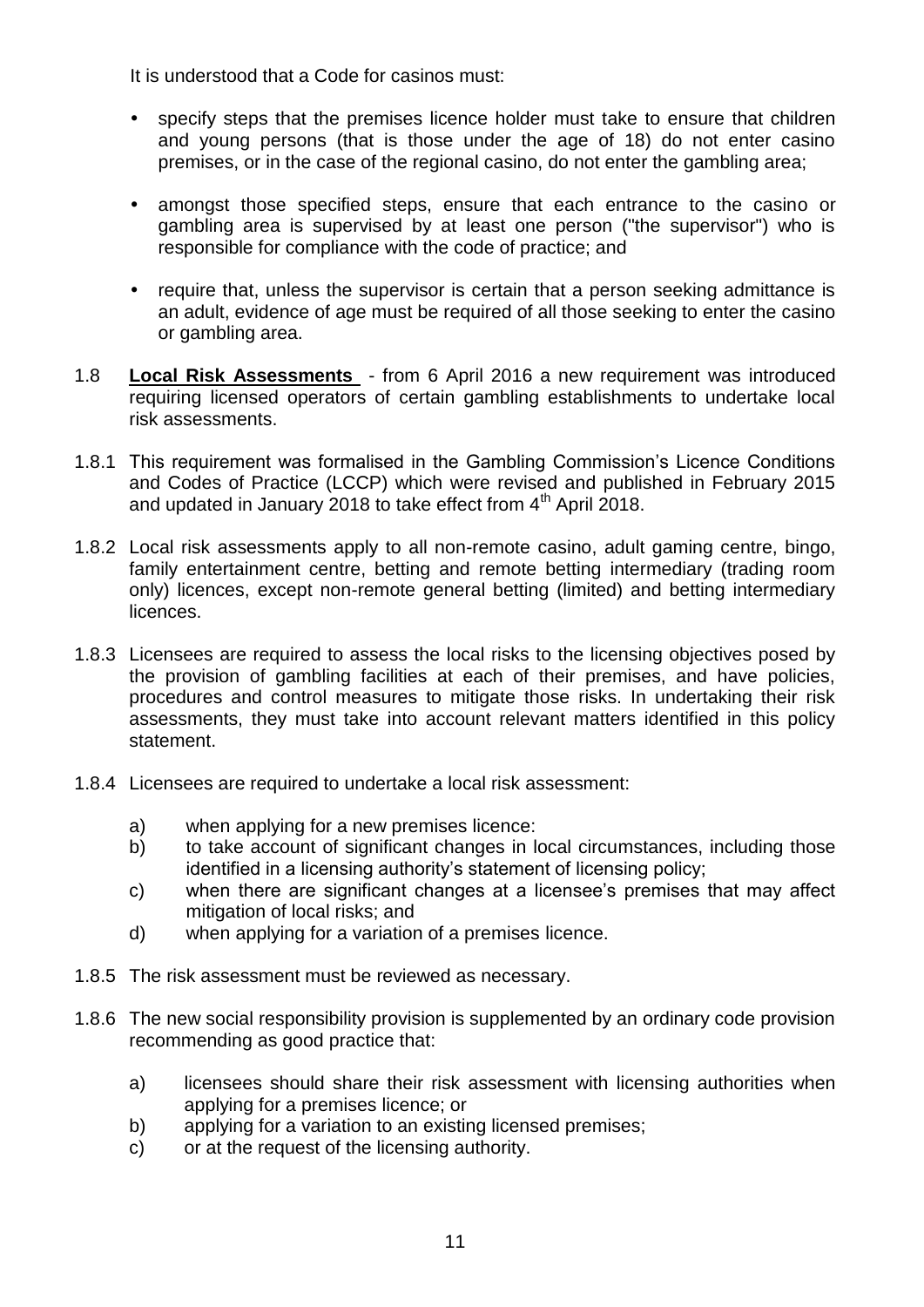- 1.9 **Conditions** This licensing authority will only attach conditions to a licence that are proportionate and:
	- relevant to the need to make the proposed building suitable as a gambling facility;
	- directly related to the premise and the type of licence applied for;
	- fairly and reasonably related to the scale and type of premises: and
	- reasonable in all other respects.
- 1.10 Decisions upon individual conditions will be made on a case by case basis, although there will be a number of measures this licensing authority will consider utilising should there be a perceived need, such as the use of supervisors, appropriate signage for adult only areas etc. There are specific comments made in this regard under some of the licence types below. This licensing authority will also expect the licence applicant to offer his/her own suggestions as to the way in which the licensing objectives can be met effectively.
- 1.11 The licensing authority will also consider specific measures which may be required for buildings which are subject to multiple premises licences. Such measures may include the supervision of entrances; segregation of gambling from non-gambling areas frequented by children; and the supervision of gaming machines in non-adult gambling specific premises in order to pursue the licensing objectives.
- 1.12 This licensing authority will ensure that where category C or above machines are on offer in premises to which children are admitted:
	- all such machines are located in an area of the premises which is separated from the remainder of the premises by a physical barrier which is effective to prevent access other than through a designated entrance;
	- only adults are admitted to the area where these machines are located:
	- access to the area where the machines are located is supervised;
	- the area where these machines are located is arranged sp that it can be observed by the staff or the licence holder; and
	- at the entrance to and inside any such areas there are prominently displayed notices indicating that access to the area is prohibited to persons under 18.

These considerations will apply to premises including buildings where multiple premises licences are applicable.

- 1.13 This licensing authority is aware that tracks may be subject to one or more than one premises licence, provided that each licence relates to a specified area of the track. This licensing authority will consider the impact upon the third licensing objective and the need to ensure that entrances to each type of premises are distinct and that children are excluded from gambling areas where they are not permitted to enter.
- 1.14 There are conditions which the licensing authority cannot attach to premises licences.

These are:

- any condition on the premises licence which makes it impossible to comply with an operating licensing condition;
- conditions relating to gaming machine categories, numbers or methods of operation;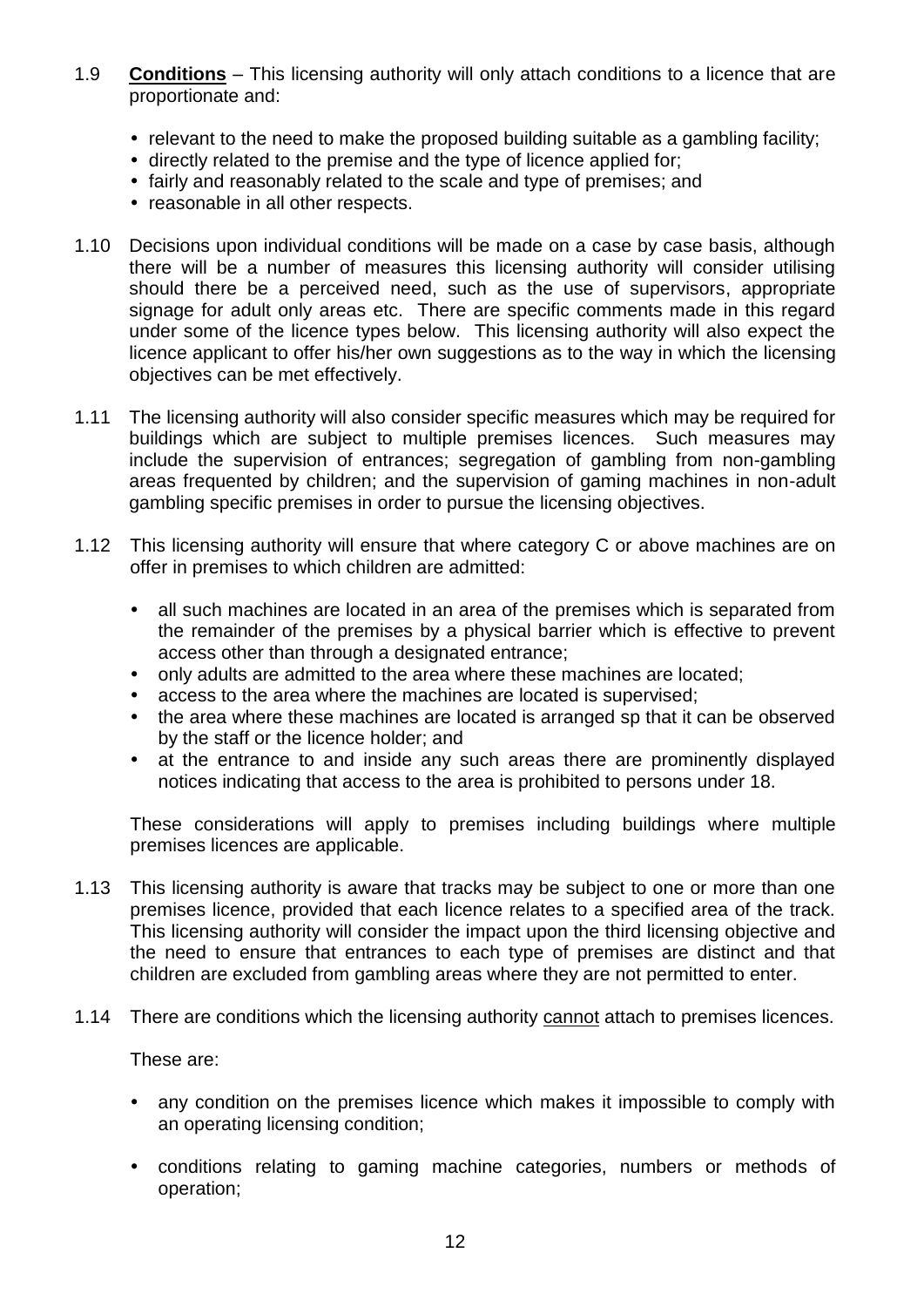- conditions which provide that membership of a club or body be required (the Gambling Act 2005 specifically removes the membership requirement for casino and bingo clubs and this provision prevents it being reinstated) and
- conditions in relation to stakes, fees, winning or prizes.
- 1.15 **Door Supervisors** The Gambling Commission advises in its Guidance that licensing authorities may consider whether there is a need for door supervisors to protect children and vulnerable persons from being harmed or exploited by gambling and also to prevent premises becoming a source of crime. It is noted though that door supervisors at casinos or bingo premises cannot be licensed by the Security Industry Authority (SIA). Where it is determined that door supervisors are required, the licensing authority will consult with the Police.
- 1.16 For premises other than casinos and bingo premises, operators and licensing authorities may decide that supervision of entrances/machines is appropriate for particular cases but it will need to be decided whether or not these need to be SIA licensed. It will not be automatically assumed that they need to be.

#### **2 Adult Gaming Centres**

- 2.1 This licensing authority will specifically have regard to the need to protect children and vulnerable persons from harm or being exploited by gambling and will expect the applicant to satisfy the authority for example, that there will be sufficient measures to ensure that under 18 year olds do not have access to the premises.
- 2.2 Appropriate licence conditions may cover issues such as:
	- Proof of Age Schemes
	- CCTV
	- Supervision of Entrances/Machine Areas
	- Physical Separation of Areas
	- Location of Entry
	- Notices/Signage
	- Specific Opening Hours
	- Self-barring schemes
	- Provision of information leaflets/helpline numbers for organisations such as GamCare.
- 2.3 This licensing authority notes that the holder of an Adult Gaming Centre premises licence may make available for use a number of category B gaming machines not exceeding 20% of the total number of gaming machines which are available for use on the premises. Premises in existence before 13 July 2011 are entitled to make available eight category B gaming machines, or 20% of the total number of gaming machines, whichever is the greater. A licence variation may be required if operators wishing to take advantage of this change in the legislation need to make alterations to the structure/layout of the premises.
- 2.4 The holder of an Adult Gaming Centre premises licence granted on or after 13 July 2011, but before 1 April 2014, was entitled to make available a maximum of eight category B gaming machines or 20% of the total number of gaming machines, whichever is the greater; however, from 1 April 2014 these premises were entitled to only 20% of the total number of gaming machines.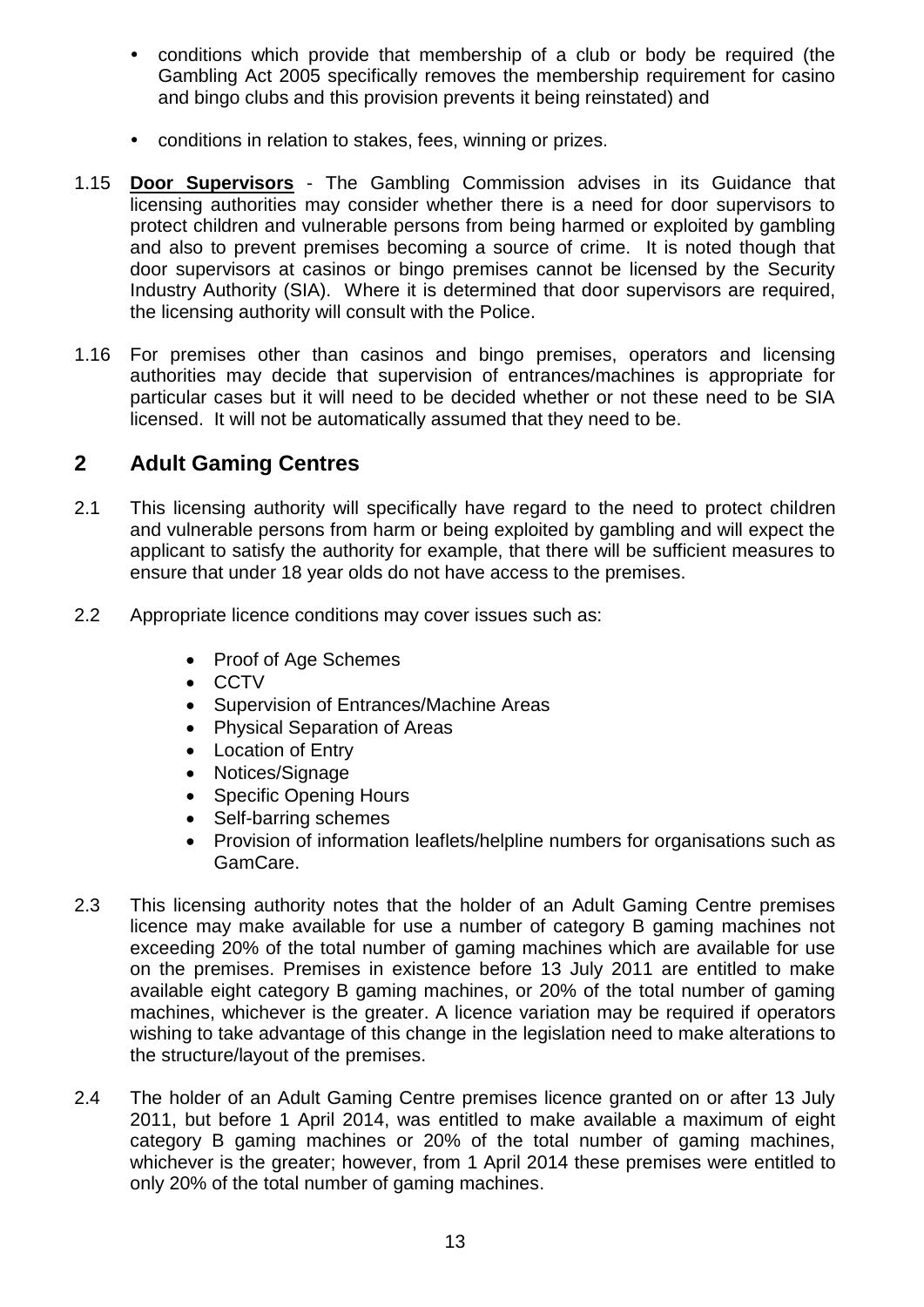## **3 (Licensed) Family Entertainment Centres**

- 3.1 This licensing authority will specifically have regard to the need to protect children and vulnerable persons from harm or being exploited by gambling and will expect the applicant to satisfy the authority, for example that there will be sufficient measures to ensure that under 18 year olds do not have access to the adult only gaming machine areas.
- 3.2 This licensing authority will expect applicants to offer their own measures to meet this licensing objective; appropriate licence conditions may cover issues such as:
	- **CCTV**
	- Supervision of Entrances/Machine Areas
	- Physical Separation of Areas
	- Location of Entry
	- Notices/Signage
	- Specific Opening Hours
	- Self-barring schemes
	- Provision of information leaflets/helpline numbers for organisations such as GamCare
	- Measures/training for staff on how to deal with suspected truant school children on the premises.

This list is not mandatory or exhaustive – it is merely indicative of example measures.

3.3 This licensing authority will, as per the Gambling Commission's Guidance, refer to the Commission's website to see any conditions that apply to operating licences covering the way in which the area containing the category C machines should be delineated. This licensing authority will also make itself aware of any mandatory or default conditions on these premises licences when they have been published.

#### **4 Casinos**

4.1 This licensing authority has not passed a 'no casino' resolution under Section 166 of the Gambling Act 2005, but is aware that it has the power to do so. Should this licensing authority decide in the future to pass such a resolution, it will update this Statement with details of that resolution. Any such decision would need to be made by the full Council.

#### **5 Bingo Premises**

5.1 This licensing authority notes that the Gambling Commission Guidance states in paragraph 18.4, that:

"Licensing authorities need to satisfy themselves that bingo can be played in any bingo premises for which they issue a premises licence. This will be a relevant consideration where the operator of an existing bingo premises applies to vary their licence to exclude an area of the existing premises from its ambit and then applies for a new premises licence, or multiple licences, for that or those excluded areas."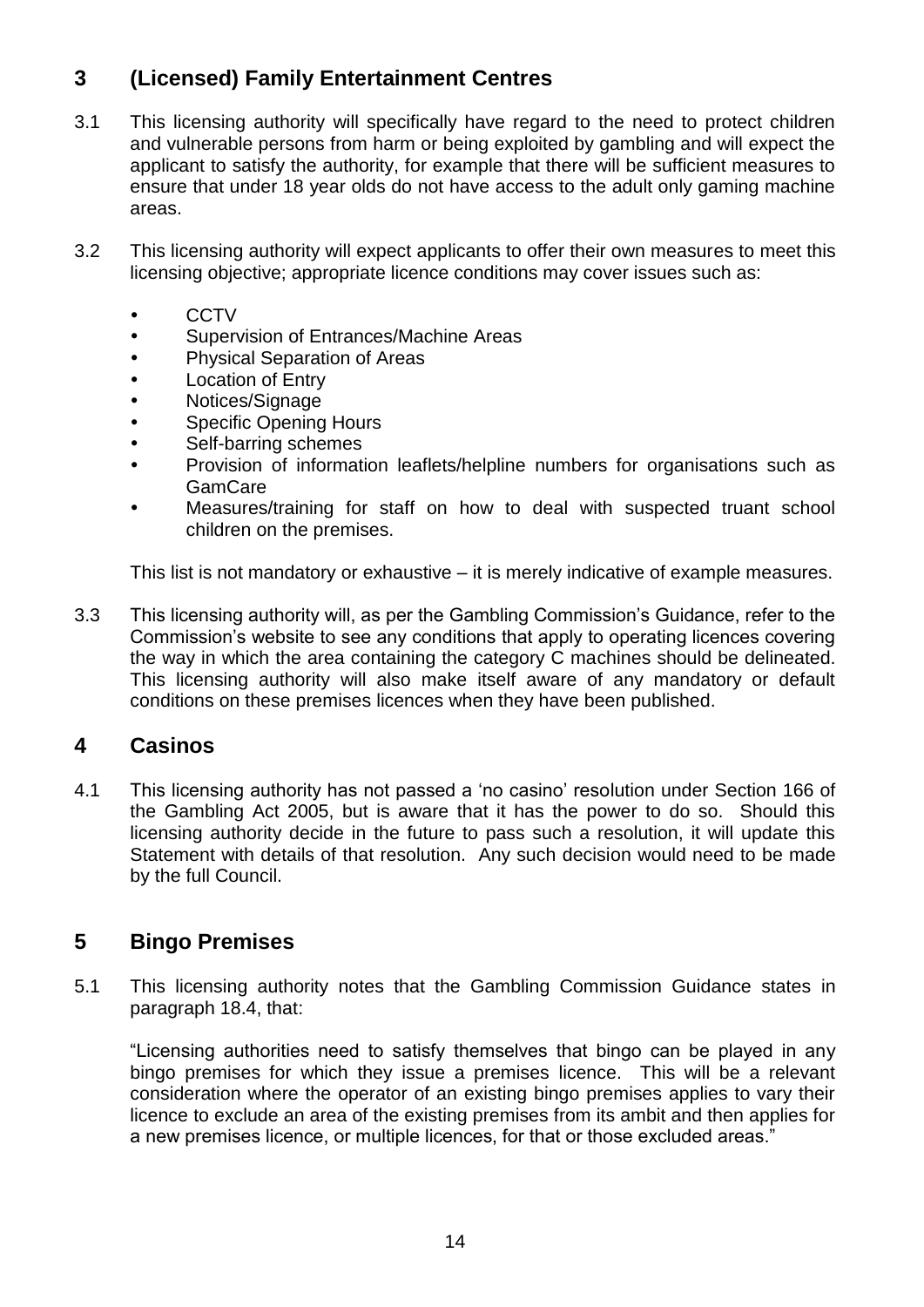5.2 and in paragraph 18.6, that:

"Children and young people are allowed into bingo premises; however they are not permitted to participate in the bingo and if category B or C machines are made available for use these must be separated from areas where children and young people are allowed."

- 5.3 This licensing authority also notes that the holder of a bingo premises licence may make available for use a number of category B gaming machines not exceeding 20% of the total number of gaming machines which are available for use on the premises. Premises in existence before 13 July 2011 are entitled to make available eight category B gaming machines, or 20% of the total number of gaming machines, whichever is the greater. A licence variation may be required if operators wishing to take advantage of this change to the legislation need to make alterations to the structure/layout of the premises.
- 5.4 The holder of a bingo premises licence granted on or after 13 July 2011, but before 1 April 2014, is entitled to make available a maximum of eight category B gaming machines or 20% of the total number of gaming machines, whichever is the greater; however, from 1 April 2014 these premises will be entitled to 20% of the total number of gaming machines only. Regulations state that category B machines at bingo premises should be restricted to sub-category B3 and B4 machines, but not B3A lottery machines.
- 5.5 This licensing authority also notes the Guidance at paragraph 18.8 regarding the unusual circumstances in which the splitting of a pre-existing premises into two adjacent premises might be permitted, and in particular that it is not permissible to locate sixteen category B3 gaming machines in one of the resulting premises, as the gaming machine entitlement for that premises would be exceeded.

#### **6 Betting Premises**

6.1 This licensing authority will, as stated in the Gambling Commission's Guidance, take into account the size of the premises, the number of counter positions available for person-to-person transactions and the ability of staff to monitor the use of the machines by children and young persons or by vulnerable people, when considering the number/nature/circumstances of betting machines an operator wants to offer. It is an offence for those under 18 to bet.

#### **7 Tracks**

- 7.1 This licensing authority is aware that tracks may be subject to one, or more than one, premises licence, provided each relates to a specified area of the track.
- 7.2 Consideration will be given to the third licensing objective; in particular, the need to ensure that entrances to each type pf premises are distinct and children are excluded from gambling areas where they are not permitted to enter.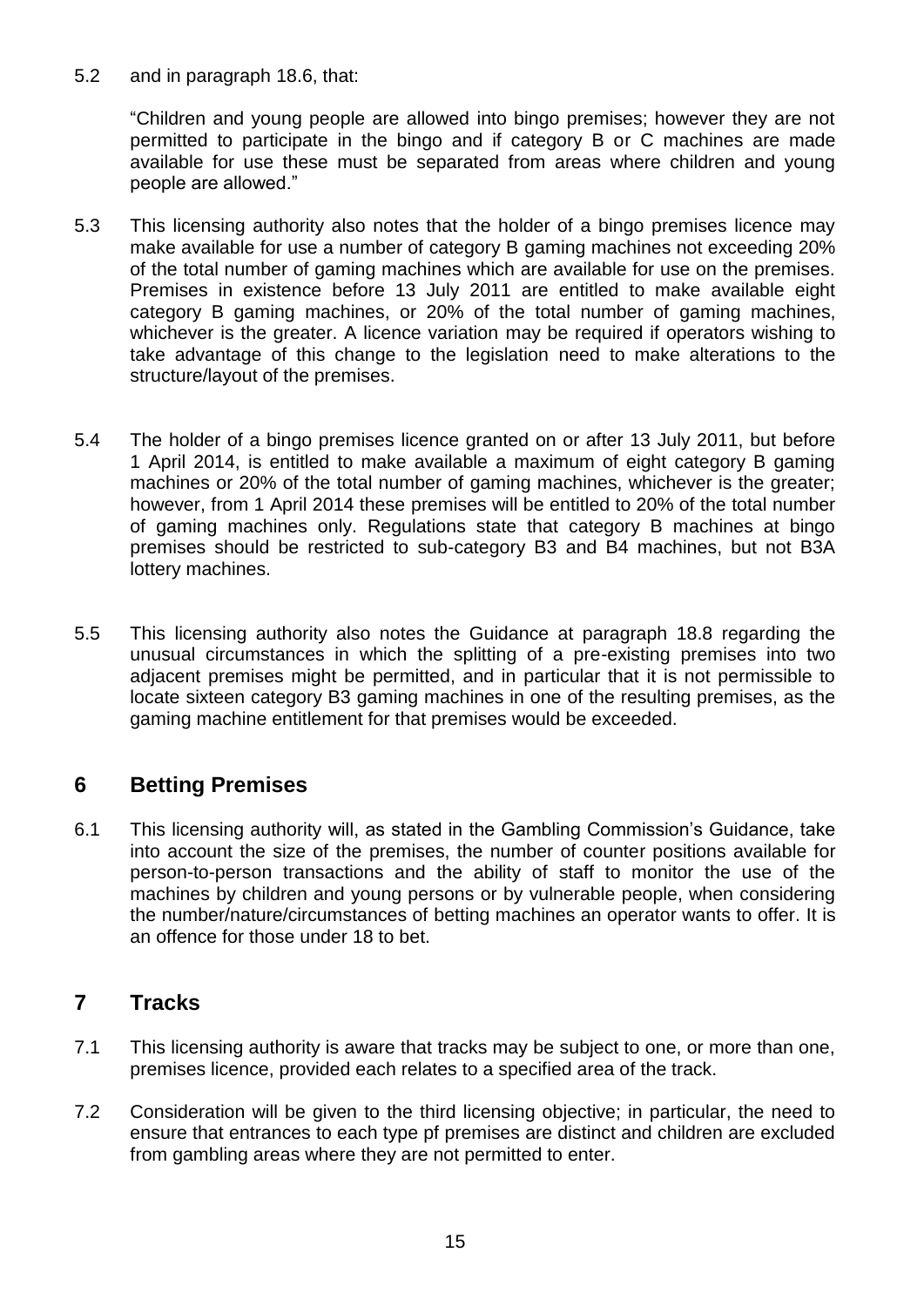- 7.3 This licensing authority will therefore expect premises licence applicants to demonstrate suitable measures to ensure that children do not have access to adult only gaming facilities. It is noted that children and young persons will be permitted to enter track areas where facilities for betting are provided on days when dog-racing and/or horse racing takes place, although they are still prevented from entering areas where gaming machines (other than category D machines) are provided.
- 7.4 This licensing authority will expect applicants to offer their own measures to meet the licensing objectives, however, appropriate measures/licence conditions may cover issues such as:
	- Proof of Age Schemes
	- CCTV
	- Supervision of Entrances/Machine Areas
	- Physical Separation of Areas
	- Location of Entry
	- Notices/Signage
	- Specific Opening Hours
	- Self-barring schemes
	- Provision of information leaflets/helpline numbers for organisations such as GamCare

This list is not mandatory or exhaustive - it is merely indicative of example measures.

- 7.5 This licensing authority will have regard to further guidance from the Gambling Commission in respect of where gaming machines may be located on tracks and any special considerations that should apply in relation, for example, to supervision of the machines and preventing children from playing with them.
- 7.6 Gaming Machines Consideration will be given to the location of gaming machines at tracks, and applications for track premises licences will need to demonstrate that where the applicant holds a pool betting operating licence and is going to use his entitlement to four gaming machines, (other than category D machines) these machines are located in areas from which children are excluded.
- 7.7 Betting Machines This licensing authority will take into account the size of the premises and the ability of staff to monitor the use of the machines by children and young persons (it is an offence for those under 18 to bet) or by vulnerable people, when considering the number/nature/circumstances of betting machines an operator wants to offer.
- 7.8 This licensing authority notes the suggestion in the Guidance that it may wish to restrict the number and location of such machines in respect of applications for track betting premises licences.
- 7.9 This licensing authority will attach a condition to track premises licences requiring the track operator to ensure that the rules are prominently displayed in or near the betting areas, or that other measures are taken to ensure that they are made available to the public. For example, the rules could be printed in the race-card or made available in leaflet form from the track office.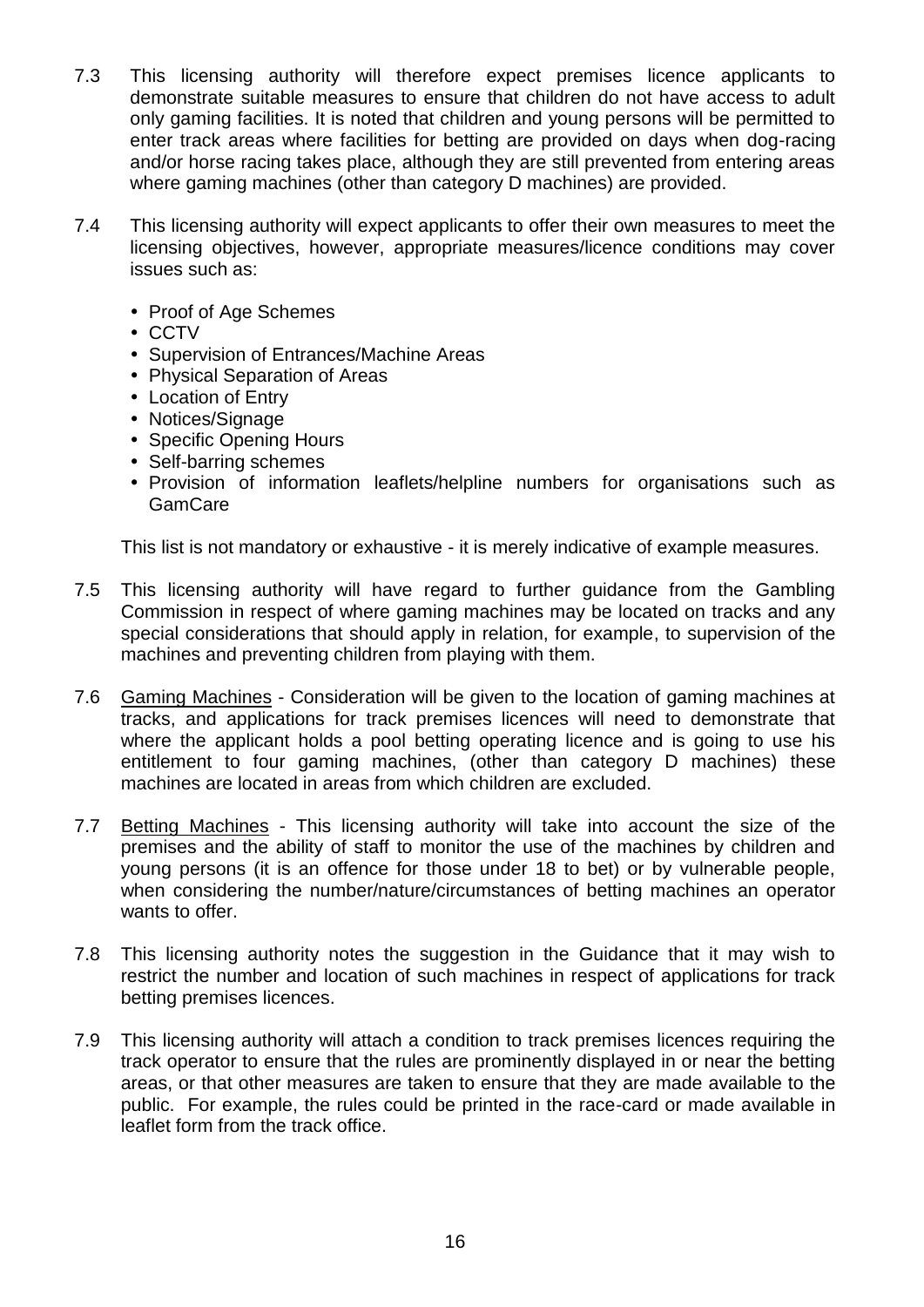- 7.10 This licensing authority will require detailed plans for the race-track and the area that will be used for the temporary "on-course" betting facilities (often known as the "betting ring") and in the case of dog tracks and horse racecourses, fixed and mobile pool betting facilities operated by the Tote or track operator, as well as any other proposed gambling facilities. Plans should make clear what is being sought for authorisation under the track betting premises licence and what, if any, other areas are to be subject to a separate application for a different type of premises licence.
- 7.11 This licensing authority would prefer that all self-contained premises operated by offcourse betting operators on track be the subject of separate premises licences. This would ensure that there was clarity between the respective responsibilities of the track operator and the off-course betting operator running a self-contained unit on the premises.

#### **8 Travelling Fairs**

- 8.1 Low-stake (category D) fruit machines can be made available at fairgrounds along with coin pushers, cranes and grabbers, but higher stake gaming machines (category B and C), like those typically played in arcades and pubs, are not permitted. Fairground operators must source all their machines from Gambling Commission licensed suppliers, and all employees working with gaming machines must be at least 18 years old.
- 8.2 However, it will fall to this licensing authority to decide whether, where category D machines and/or equal chance prize gaming without a permit is to be made available for use at travelling fairs, the statutory requirement that the facilities for gambling amount to no more than an ancillary amusement at the fair is met.
- 8.3 The licensing authority will also consider whether the applicant falls within the statutory definition of a travelling fair.
- 8.3 It has been noted that the 27 day statutory maximum for the land being used as a fair, is per calendar year, and that it applies to the piece of land on which the fairs are held, regardless of whether it is the same or different travelling fairs occupying the land. This licensing authority will work with its neighbouring authorities to ensure that land which crosses boundaries is monitored so that statutory limits are not exceeded.

#### **9 Provisional Statements**

- 9.1 An application for a provisional statement shall include such plans and other information in relation to the construction, alteration or acquisition as prescribed in regulations.
- 9.2 In terms of representations about premises licence applications, following the grant of a provisional statement, no further representations from relevant authorities or interested parties can be taken into account unless they concern matters which could not have been addressed at the provisional statement stage, or they reflect a change in the applicant's circumstances. In addition, the authority may refuse the premises licence (or grant it on terms different to those attached to the provisional statement) only by reference to matters: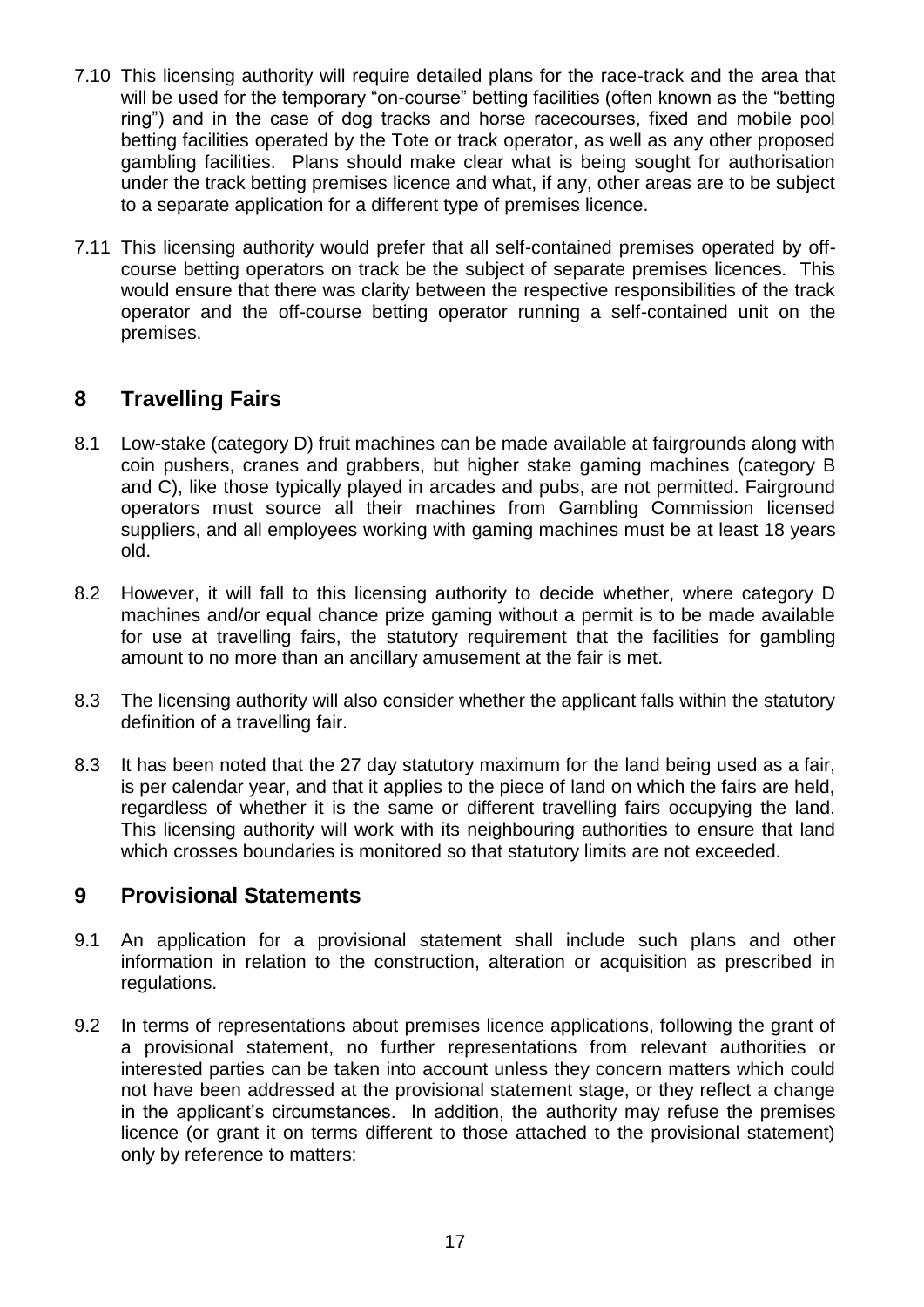- (a) which could not have been raised by objectors at the provisional licence stage; or
- (b which, in the authority's opinion, reflects a change in the operator's circumstances.
- 9.3 This licensing authority will not take into account irrelevant matters; one example of an irrelevant matter would be the likelihood of the applicant obtaining planning permission or building regulations approval for the proposal.

#### **10 Reviews**

10.1 A review of a premises licence may be made by interested parties or responsible authorities. However, the licensing authority will decide whether the review is to be carried out.

This licensing authority will consider if it is:

- in accordance with any relevant code of practice issued by the Gambling Commission;
- in accordance with any relevant quidance issued by the Gambling Commission;
- reasonably consistent with the licensing objectives;
- in accordance with the authority's Statement of Licensing Policy; and
- whether the request for a review is frivolous or vexatious.
- 10.2 The licensing authority can also initiate a review of a licence on the basis of any reason which it thinks is appropriate.

# **PART C**

# **PERMITS/TEMPORARY AND OCCASIONAL USE NOTICES**

#### **1 Unlicensed Family Entertainment Centre Gaming Machine Permits (Statement of Principles on Permits - Schedule 10 Paragraph 7)**

- 1.1 Where premises do not have a premises licence but wish to provide gaming machines, an applicant may apply to the licensing authority for this permit. The applicant must show that the premises will be wholly or mainly used for making gaming machines available for use.
- 1.2 A permit may be granted only if this licensing authority is satisfied that the premises will be used as an unlicensed Family Entertainment Centre (FEC), and if the Chief Officer of Police has been consulted on the application. Some considerations to take into account would be the applicant's suitability to operate a family entertainment centre, the suitability of the location of the premises, and any issues about disorder.
- 1.3 This licensing authority will expect the applicant to show that there are policies and procedures in place to protect children and other vulnerable persons from harm. Harm in this context is not limited to harm from gambling but includes wider child protection considerations. The efficiency of such policies and procedures will be considered on their merits.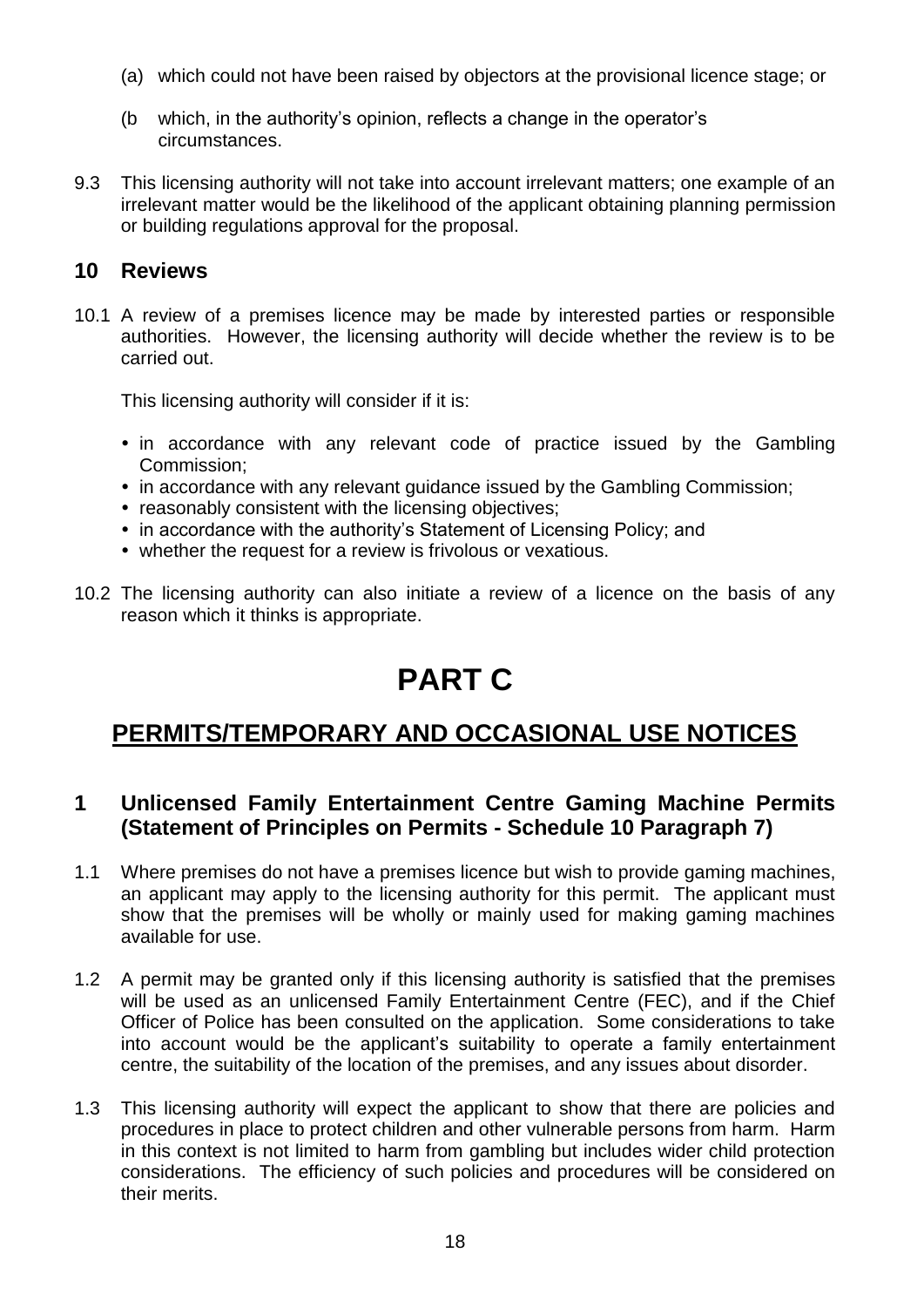- 1.4 Applicants will have to demonstrate that they and their staff have a full understanding of the maximum stakes and prizes of the gambling that is permissible in unlicensed FECs.
- 1.5 Applicants should have no relevant convictions, as set out in schedule 7 of the Act.
- 1.6 The Licensing Authority cannot attach conditions to this type of permit.
- 1.7 With regard to renewals of these permits, a licensing authority may refuse an application for renewal of a permit only on the grounds that an authorised local authority officer has been refused access to the premises without reasonable excuse, or that renewal would not be reasonably consistent with pursuit of the licensing objectives.

#### **2 Alcohol Licensed Premises Gaming Machine Permits (Schedule 13 Paragraph 4(1))**

- 2.1 Premises licensed to sell alcohol for consumption on the premises can automatically have two gaming machines, of categories C and/or D. The proprietor of the premises must give notification to the licensing authority.
- 2.2 The licensing authority may remove the automatic authorisation in respect of any particular premises if:
	- provision of the machines is not reasonably consistent with the pursuit of the licensing objectives;
	- gaming has taken place on the premises that breaches a condition of Section 282 of the Gambling Act;
	- the premises are mainly used for gaming; or
	- an offence under the Gambling Act has been committed on the premises.
- 2.3 If a proprietor of a premises wishes to have more than two machines, he/she must apply for a permit and the licensing authority must consider the application based on the licensing objectives and any guidance issued by the Gambling Commission issued under Section 25 of the Gambling Act 2005.
- 2.4 This licensing authority will also consider the need to protect children and vulnerable persons from harm or being exploited by gambling and will expect the applicant to satisfy the authority that there will be sufficient measures to ensure that under 18 year olds do not have access to the adult only gaming machines.
- 2.5 Measures that can be may include the adult machines being in sight of the bar, or in the sight of staff who will monitor that the machines are not being used by those under 18. Notices and signage should be considered. As regards the protection of vulnerable persons, applicants may wish to consider the provision of information leaflets/helpline numbers for organisations such as GamCare.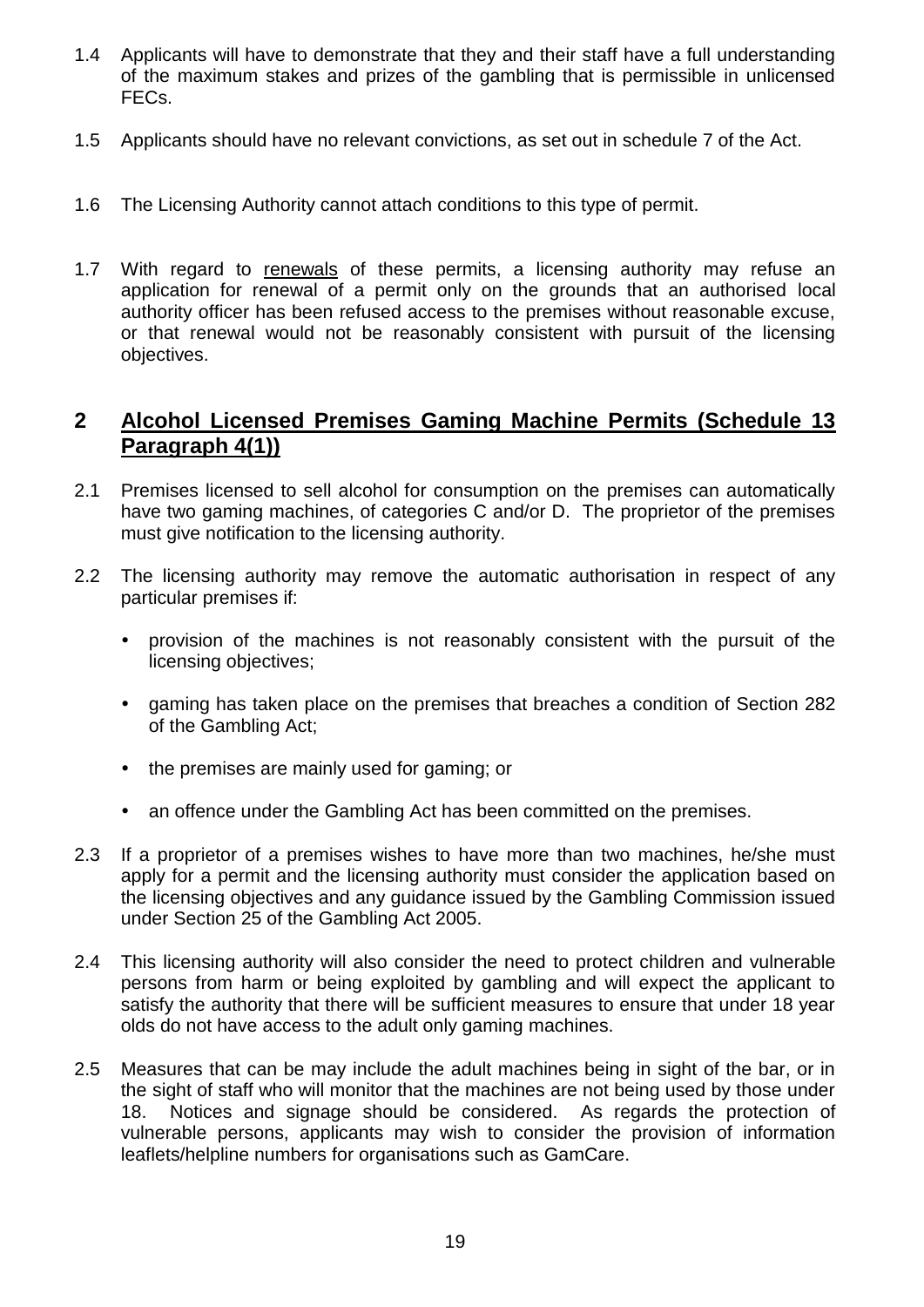- 2.6 It is recognised that some local licensed premises may apply for a premises licence for their non-alcohol licensed areas. Any such application would need to be applied for and dealt with as an Adult Gaming Centre premises licence.
- 2.7 It should be noted that the licensing authority can decide to grant the application with a smaller number of machines and/or a different category of machines than applied for.
- 2.8 The holder of a permit must comply with any Code of Practice issued by the Gambling Commission about the location and operation of the machines.

#### **3 Prize Gaming Permits (Statement of Principles on Permits - Schedule 14 Paragraph 8 (3))**

- 3.1 The licensing authority has not prepared a Statement of Principles on Permits. Should it decide to do so it will include details in a revised version of this Statement of Principles.
- 3,2 In making its decision on an application for a permit the licensing authority does not need to have regard to the licensing objectives but must have regard to any Gambling Commission Guidance.
- 3.3 In the Gambling Act 2005 there are conditions the permit holder must comply with but that the licensing authority cannot attach as conditions.

The conditions in the Act are:

- the limits on participation fees, as set out in regulations, must be complied with;
- all chances to participate in the gaming must be allocated on the premises on which the gaming is taking place and on one day; the game must be played and completed on the day the chances are allocated; and the result of the game must be made public in the premises on the day that it is played;
- the prize for which the game is played must not exceed the amount set out in regulations (if a money prize), or the prescribed vale (if non-monetary prize); and
- participation in the gaming must not entitle the player to take part in any other gambling.

#### **4 Club Gaming and Club Machine Permits**

- 4.1 Members' Clubs and Miners' Welfare Institutes (but not commercial clubs) may apply for a Club Gaming Permit or a Club Gaming Machine Permit. The Club Gaming Permit will enable the premises to provide gaming machines (a maximum of three machines of categories B, C or D), equal chance gaming and games of chance. A Club Gaming Machine Permit will enable the premises to provide gaming machines (a maximum of three machines of categories B, C or D).
- 4.2 Members' clubs must have at least 25 members and be established and conducted "wholly or mainly" for purposes other than gaming, unless the gaming is permitted by separate regulations. It is anticipated that this will cover bridge and whist clubs, which will replicate the position under the Gaming Act 1968.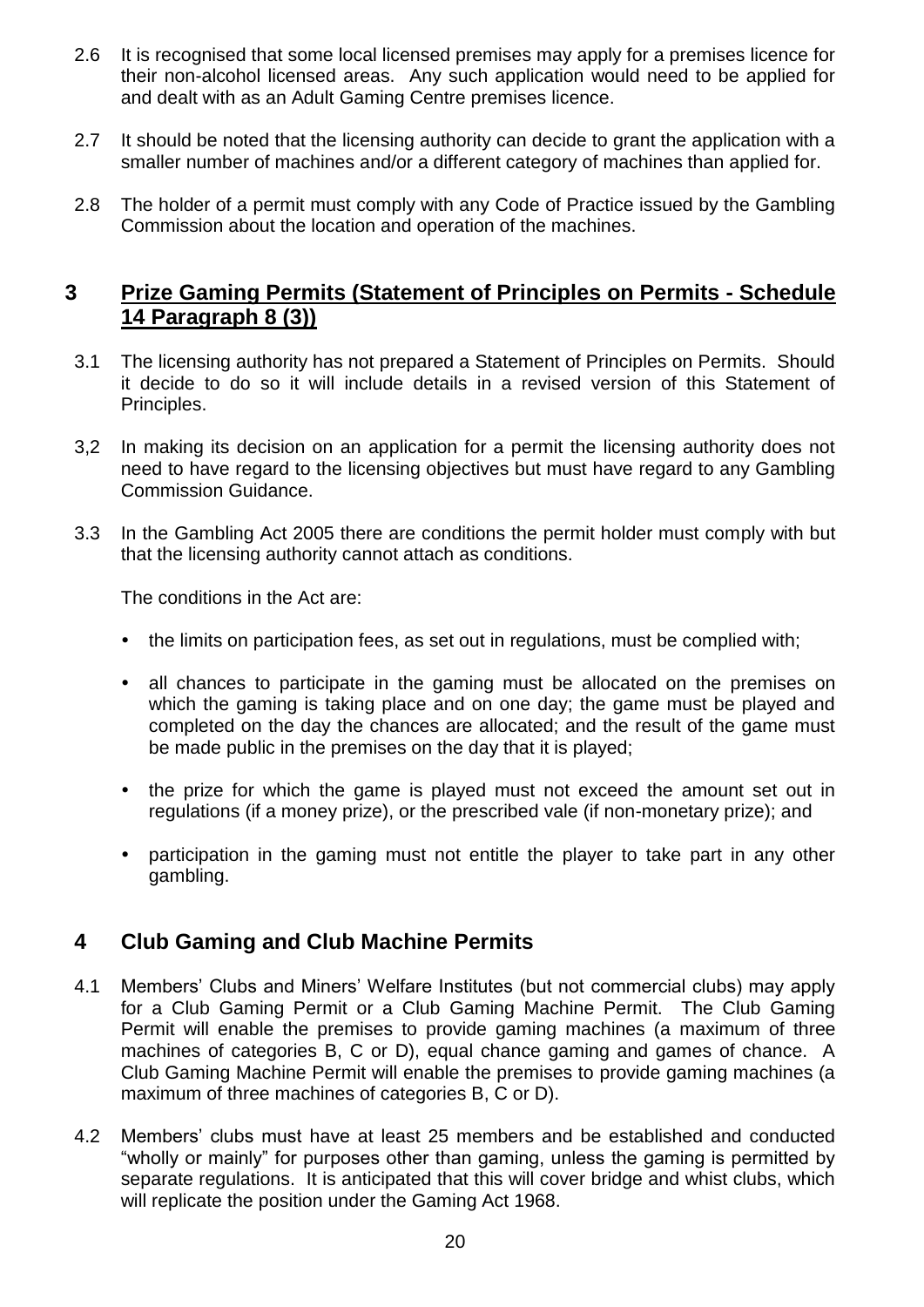A members' club must be permanent in nature, not established to make commercial profit, and controlled by its members equally. Examples include working men's clubs, branches of the Royal British Legion and clubs with political affiliations.

- 4.3 Licensing authorities may only refuse an application on the grounds that:
	- (a) the applicant does not fulfil the requirements for a members' or commercial club or miners' welfare institute and therefore is not entitled to receive the type of permit for which it has applied;
	- (b) the applicant's premises are used wholly or mainly by children and/or young persons;
	- (c) an offence under the Act or a breach of a permit has been committed by the applicant while providing gaming facilities;
	- (d) a permit held by the applicant has been cancelled in the previous ten years; or
	- (e) an objection has been lodged by the Commission or the Police.
- 4.4 There is a 'fast-track' procedure available for premises which hold a Club Premises Certificate under the Licensing Act 2003. Under the fast-track procedure there is no opportunity for objections to be made by the Gambling Commission or the Police, and the grounds upon which a licensing authority can refuse a permit are reduced.

The grounds on which an application under the process may be refused are:

- (a) that the club is established primarily for gaming, other than gaming prescribed under schedule 12;
- (b) that in addition to the prescribed gaming, the applicant provides facilities for other gaming; or
- (c) that a Club Gaming Permit or Club Machine Permit issued to the applicant in the last ten years has been cancelled.

#### **5 Temporary Use Notices**

- 5.1 The licensing authority will decide what constitutes a 'set of premises' where Temporary Use Notices are received relating to the same building/site.
- 5.2 This is a new permission and this licensing authority will object to notices if it appears that their effect would be to permit regular gambling in a place that could be described as one set of premises.

#### **6 Occasional Use Notices**

6.1 The licensing authority has limited discretion regarding these notices, other than ensuring that the statutory limit of eight days in a calendar year is not exceeded. The licensing authority will determine the definition of a 'track' and whether the applicant is permitted to avail him/herself of the notice.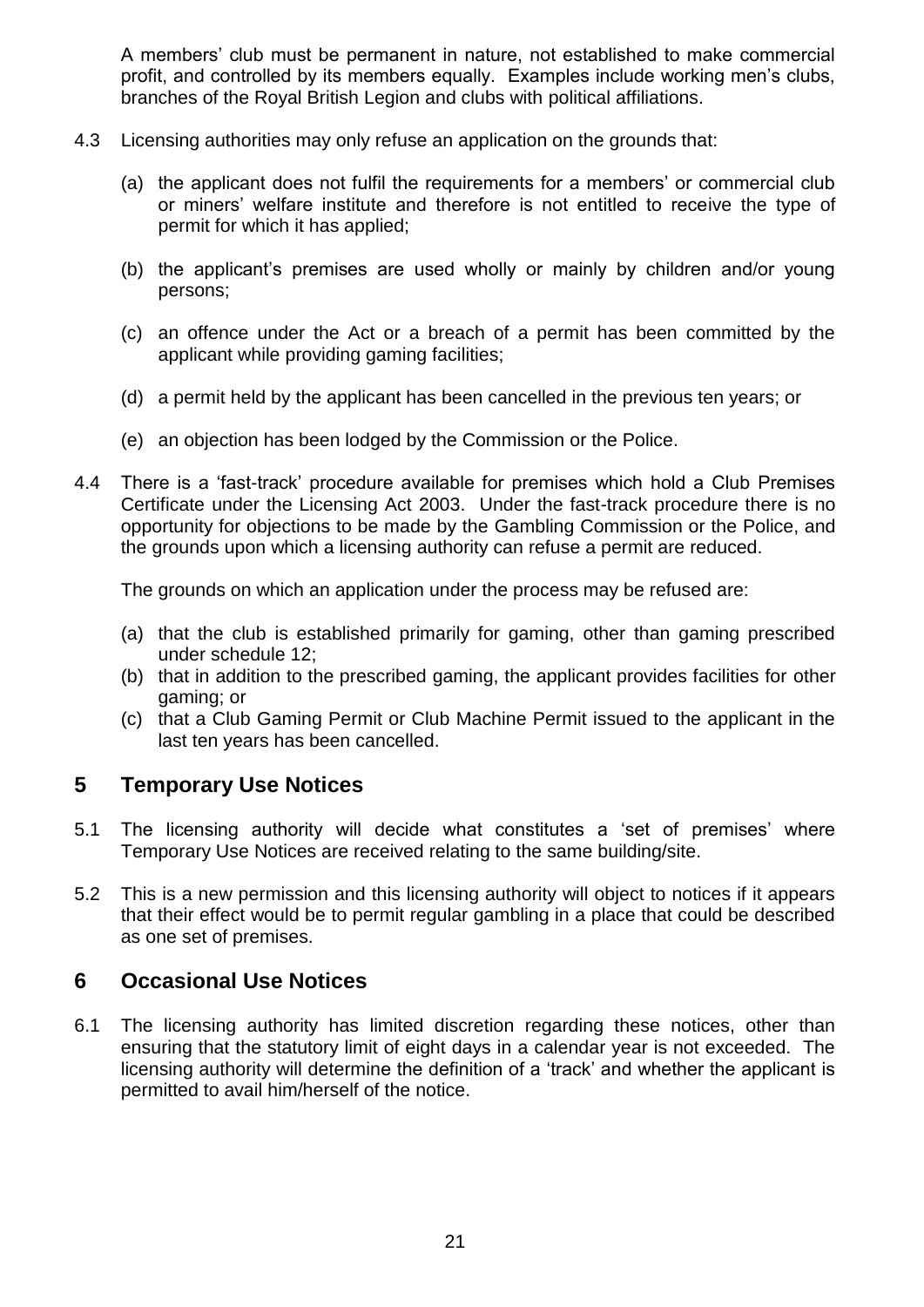### **7 Small Society Lotteries**

- 7.1 This licensing authority will adopt a risk-based approach towards its enforcement responsibilities for small society lotteries. This authority considers that the following list, although not exhaustive, could affect the risk status of the operator:
	- o submission of late returns (returns must be submitted no later than 3 months after the date on which the lottery draw was held)
	- o submission of incomplete or incorrect returns
	- o breaches of limits for small society lotteries
- 7.2 Non-commercial gaming is permitted if it takes place at a non-commercial event, either as an incidental or principal activity at the event. Events are non-commercial if no part of the proceeds is for private profit or gain. The proceeds of such events may benefit one of more individuals if the activity is organised:
	- o by, or on behalf of, a charity or for charitable purposes
	- o to enable participation in, or support of, sporting, athletic or cultural activities.

If charities or community groups need further advice, the Council's Licensing Team can help – 01629 761313.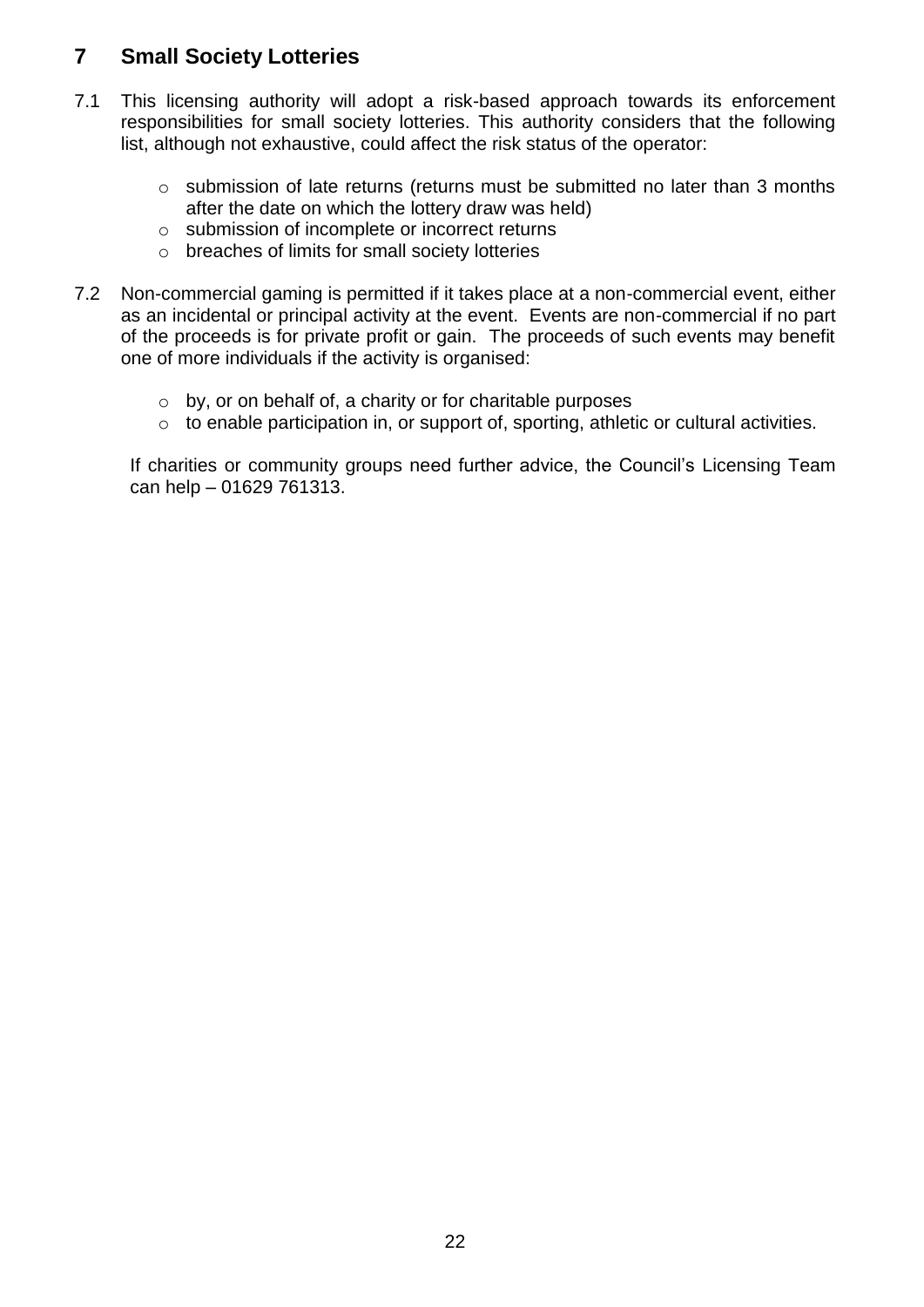## **RESPONSIBLE AUTHORITIES – CONTACT DETAILS**

Section 157 of the Gambling Act 2005 identifies the bodies that are to be treated as responsible authorities. They are:

(a) a licensing authority in England and Wales in whose area the premises is wholly/partly situated.

**Derbyshire Dales District Council, Licensing Manager, Regulatory Services, Town Hall, Matlock, Derbyshire, DE4 3NN**

- (b) the Gambling Commission; Victoria Square House, Victoria Square, Birmingham, B2 4BP
- (c) the chief officer of police/chief constable for the area in which the premises is wholly/partially situated;

**Derbyshire Constabulary, North Division, Silverlands, Buxton, Derbyshire, SK17 6QJ**

(d) the fire and rescue service for the same area;

**Derbyshire Fire and Rescue Service, Area Office, Staden Lane, Buxton, Derbyshire, SK17 9RZ**

(e) the local planning authority;

**Derbyshire Dales District Council, Development Manager, Regulatory Services, Town Hall, Matlock, Derbyshire, DE4 3NN**

Or if premises situated in the Peak District National Park:

**Planning Service, Peak District National Park, Aldern House, Baslow Road, Bakewell, Derbyshire, DE45 1AE**

(f) an authority which has functions in relation to pollution to the environment or harm to human health;

**Derbyshire Dales District Council, Principal Environmental Health Officer, Regulatory Services, Town Hall, Matlock, Derbyshire, DE4 3NN**.

Or if premises enforced by Health & Safety Executive:

**Health & Safety Executive, Band 5 Admin Leader, 1st Floor, The Pearson Building, 55 Upper Parliament Street, Nottingham, NG1 6AU**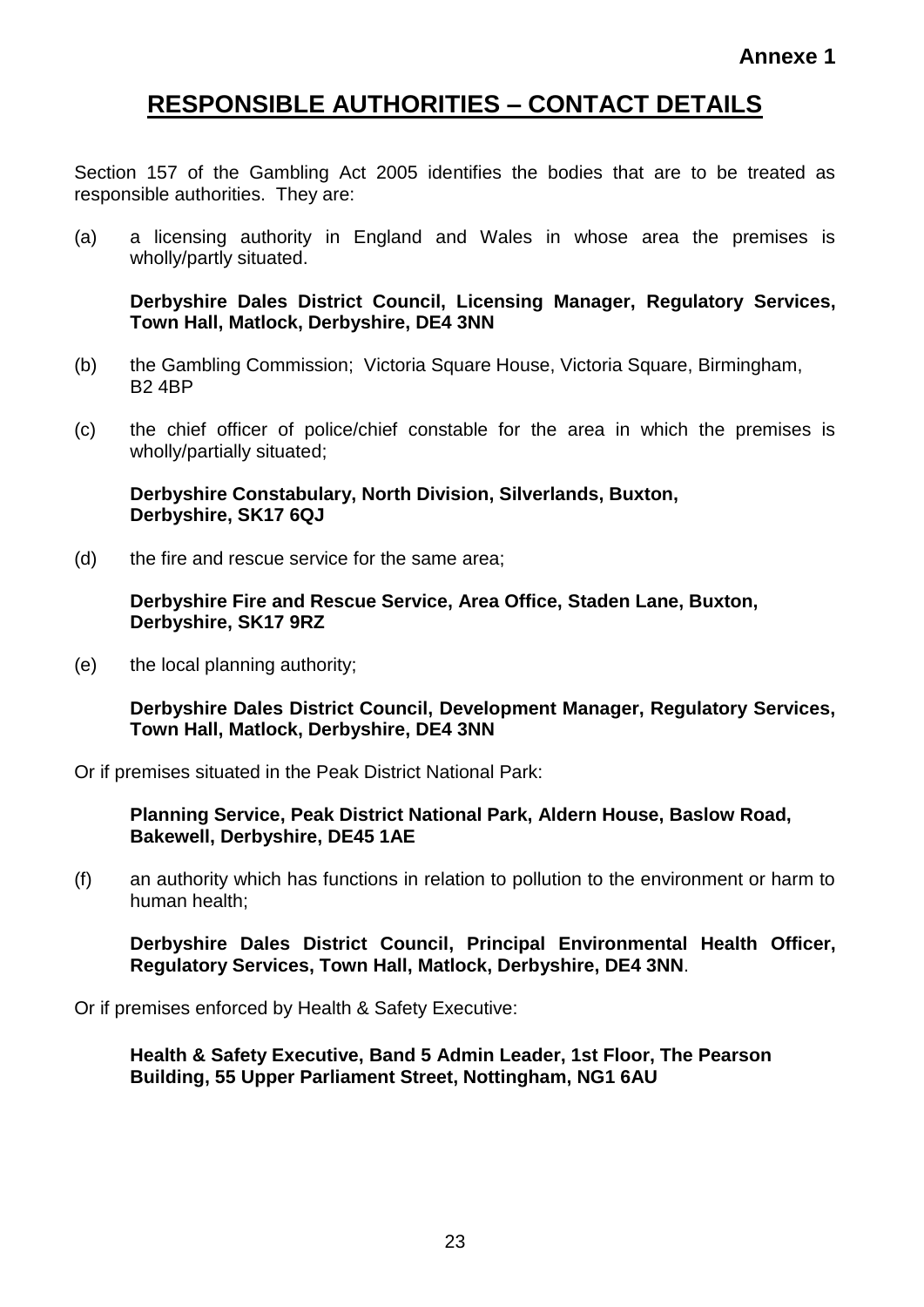(g) anybody designated in writing by the licensing authority as competent to advise about the protection of children from harm;

#### **Safeguarding Children Board, Safeguarding and Specialist Services, Derbyshire County Council, County Hall, Matlock, Derbyshire, DE4 3AG**

(h) HM Revenue & Customs (Notts & Derbyshire):

#### **Howard House, Castle Meadow Road, Nottingham, NG2 1AB**

and

(i) any other person prescribed in regulations by Secretary of State.

#### **Annexe 2**

# **PRINCIPLES TO DETERMINE WHETHER A PERSON IS AN INTERESTED PARTY**

#### 2.1 Sufficiently close to the premises

When determining what "sufficiently close to the premises" means (in each case), this licensing authority will consider:

- the size of the premises;
- the nature of the premises;
- the distance of the premises from the location of the person making the representation;
- the potential impact of the premises (number of customers, routes likely to be taken by those visiting the establishment); and
- the circumstances of the complainant. This is not the personal characteristics of the complainant, but the interests of the complainant which may be relevant to the distance from the premises. For example, it could be reasonable for an authority to conclude that "sufficiently close to be likely affected" could have a different meaning for (a) a private resident, (b) a residential school for children with truanting problems, and (c) a residential hostel for vulnerable adults.

#### 2.2 Persons with business interests that could be affected

When determining what "a person with business interests that might be affected by the premises" means (in each case), this licensing authority will consider:

- the size of the premises;
- the 'catchment' area of the premise (ie how far people travel to visit); and
- whether the person making the representation has business interests in that 'catchment' area, that might be affected.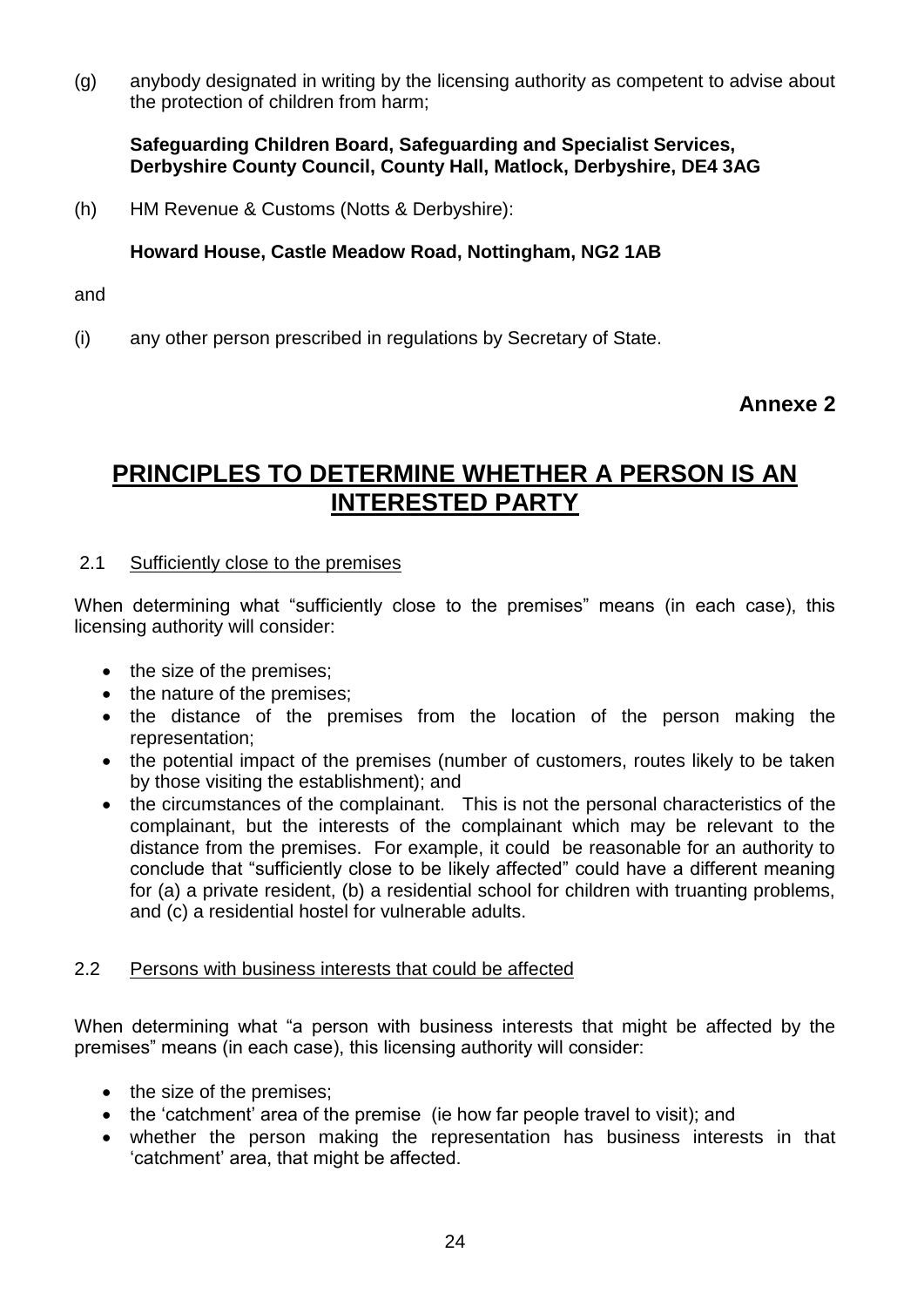# **ADMINISTRATION, EXERCISE AND DELEGATION OF FUNCTIONS**

The Powers and duties of the Council in respect of licensing may be carried out by the Licensing Committee, by a Sub-Committee or by officers acting under delegated authority. In the interests of efficiency and cost effectiveness the Council will delegate routine matters to officer level.

| <b>Matter to be dealt</b><br>with                       | <b>Full Council</b> | <b>Sub-Committee of</b><br><b>Licensing Committee</b>               | <b>Officer</b>                                                                       |
|---------------------------------------------------------|---------------------|---------------------------------------------------------------------|--------------------------------------------------------------------------------------|
| Final approval of 3<br>year Statement of<br>Principles. | X                   |                                                                     |                                                                                      |
| Policy not to permit<br>Casinos.                        | X                   |                                                                     |                                                                                      |
| Fee setting when<br>appropriate.                        |                     | X                                                                   | <b>Officers/Policy</b><br>Committee                                                  |
| Applications for<br><b>Premises Licences</b>            |                     | Where representations<br>have been received<br>and not withdrawn.   | Where no<br>representations<br>received /<br>representations have<br>been withdrawn. |
| Application for a<br>variation to a licence.            |                     | Where representations<br>have been received<br>and not withdrawn.   | Where no<br>representations<br>received /<br>representations have<br>been withdrawn. |
| Application for a<br>transfer of a licence.             |                     | Where representations<br>have been received<br>from the Commission. | Where no<br>representations have<br>been received from the<br>Commission.            |
| Application for a<br>provisional<br>statement.          |                     | Where representations<br>have been received<br>and not withdrawn.   | Where no<br>representations<br>received /<br>representations have<br>been withdrawn. |
| Initiate a Review of a<br>premises licence.             |                     |                                                                     | X                                                                                    |
| Application for club<br>gaming/club machine<br>permits. |                     | Where objections have<br>been made and not<br>withdrawn.            | Where no objections<br>have been made/<br>objections have been<br>withdrawn.         |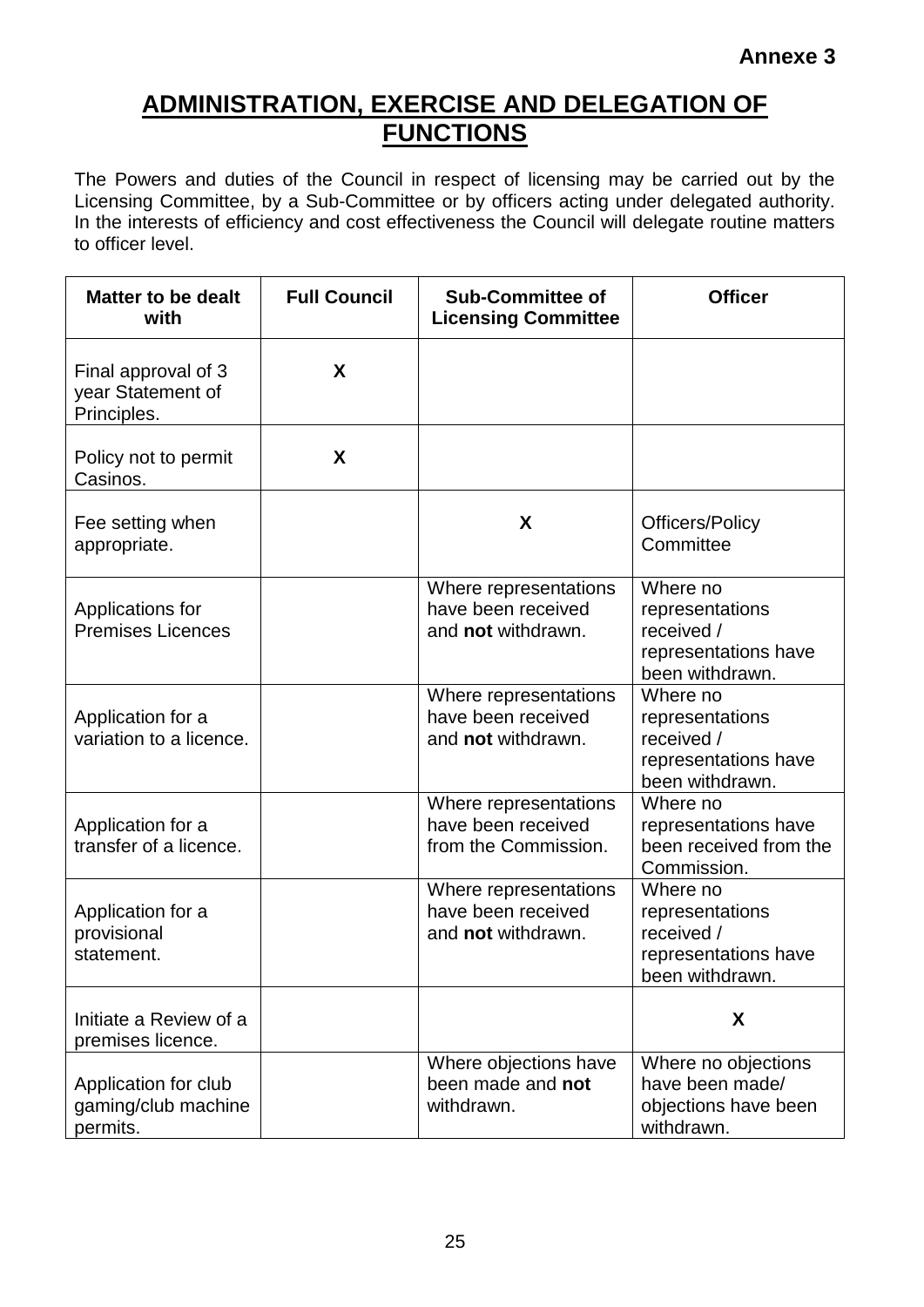| <b>Matter to be dealt</b><br>with                                                                                                                                        | <b>Full Council</b> | <b>Sub-Committee of</b><br><b>Licensing Committee</b>       | <b>Officer</b>                                                     |
|--------------------------------------------------------------------------------------------------------------------------------------------------------------------------|---------------------|-------------------------------------------------------------|--------------------------------------------------------------------|
| Cancellation of club<br>gaming/club machine<br>permits                                                                                                                   |                     | X                                                           |                                                                    |
| Application for other<br>permits.                                                                                                                                        |                     |                                                             | X                                                                  |
| Cancellation of<br>licensed premises<br>gaming machine<br>permits.                                                                                                       |                     |                                                             | X                                                                  |
| Consideration of<br>temporary use<br>notice.                                                                                                                             |                     |                                                             | X                                                                  |
| Decision to give a<br>counter notice to a<br>temporary use notice                                                                                                        |                     |                                                             | X                                                                  |
| Decision on whether<br>a representation is<br>irrelevant, or falls<br>within the categories<br>defined within<br>section 198 of the<br>Act (frivolous,<br>vexatious etc) |                     |                                                             | X                                                                  |
| To determine<br>whether the<br><b>Licensing Authority</b><br>should make a<br>representation, and<br>the content of it.                                                  |                     |                                                             | X                                                                  |
| <b>Small Society</b><br>Lotteries                                                                                                                                        |                     | Where<br>refusal<br>or<br>revocation<br>is.<br>recommended. | Authority to grant or<br>cancel small<br>society<br>registrations. |